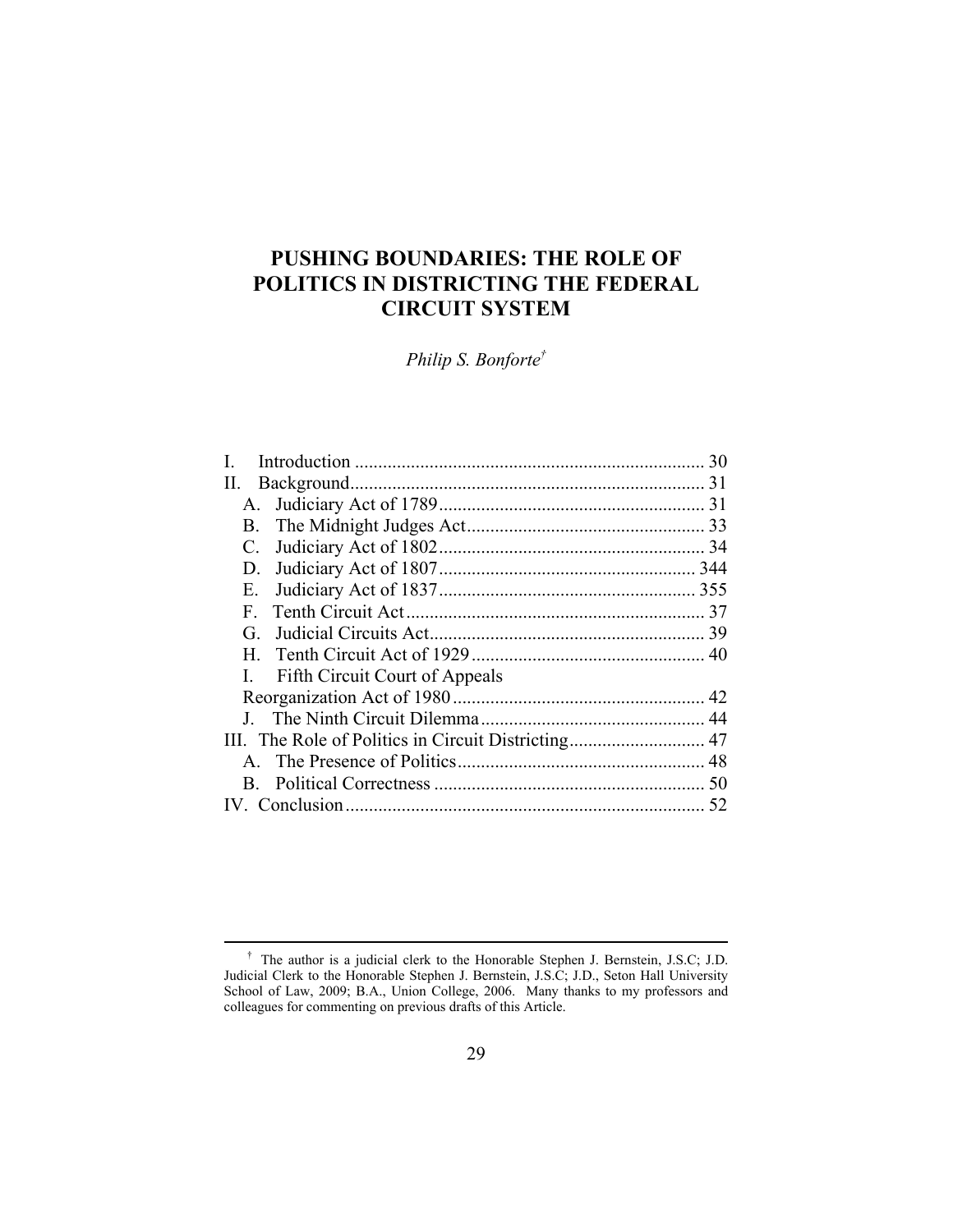## I. INTRODUCTION

*The federal judiciary is a branch of the federal government and "it would be a mistake to forget that whenever governmental power is wielded, politics is present."1*

For the better half of the last decade, many politicians have adopted rhetoric expressing their desire to reduce judicial decisions that "tear at the moral fabric of our nation, disregard the will of the people and force a corrupt ideology upon our society.<sup>32</sup> As Congress applies this pressure, the United States' Ninth Circuit "feels the squeeze." In November of 2005, the Ninth Circuit survived the most successful legislative attempt at its division.<sup>3</sup> However, efforts to split the nation's largest federal circuit continue to resurface.4

In March of 2007, before a House Financial Services Appropriations Subcommittee, Justices Kennedy and Thomas testified on splitting the Ninth Circuit.<sup>5</sup> In exploring the unique issues this circuit presents, Justice Kennedy proclaimed that "you don't design a circuit around [politics] . . . . That would be quite wrong. You design it for other objective, neutral, and efficient reasons."6 However, the history surrounding the United State's federal judicial circuits speaks to the contrary.

Confronted with the politics surrounding the Ninth Circuit debate, Justice Kennedy declared what he and his fellow justices believe to be

 $\frac{1}{1}$ <sup>1</sup> DEBORAH J. BARROW & THOMAS G. WALKER, A COURT DIVIDED: THE FIFTH CIRCUIT COURT OF APPEALS AND THE POLITICS OF JUDICIAL REFORM ix (Yale University Press 1988).

<sup>&</sup>lt;sup>2</sup> See Renzi Bill Will Remove Arizona from Jurisdiction of Ninth Circuit Court, *available at* http://www.house.gov/hensarling/RSC/doc/Renzi-Porter—9th%20Circuit .pdf (last visited November 3, 2009).

<sup>3</sup> The House passed a bill that would have split the Ninth Circuit, but Congress adjourned before the Senate considered the legislation. *See* Deficit Reduction Act of 2005, H.R. 4241, 109th Congress (2005). 4

*See e.g.,* Circuit Court of Appeals Restructuring and Modernization Act of 2007, S. 525, 110th Congress (2007) (proposing to split the Ninth Circuit in two; leave the Ninth Circuit composed of California, Guam, Hawaii, and Northern Mariana Islands; and create a new Twelfth Circuit, composed of Alaska, Arizona, Idaho, Montana, Nevada, Oregon, and Washington).

*See* United States House of Representatives, Rehberg: Ninth Circuit's Size Leaves Montana Out, http://www.house.gov/list/press/mt00\_rehberg/030907\_9thCircuit.html (March 9, 2007).

<sup>&</sup>lt;sup>6</sup> *Id.* (quoting Justice Kennedy's testimony from the hearing of the House Financial Services Appropriations Subcommittee).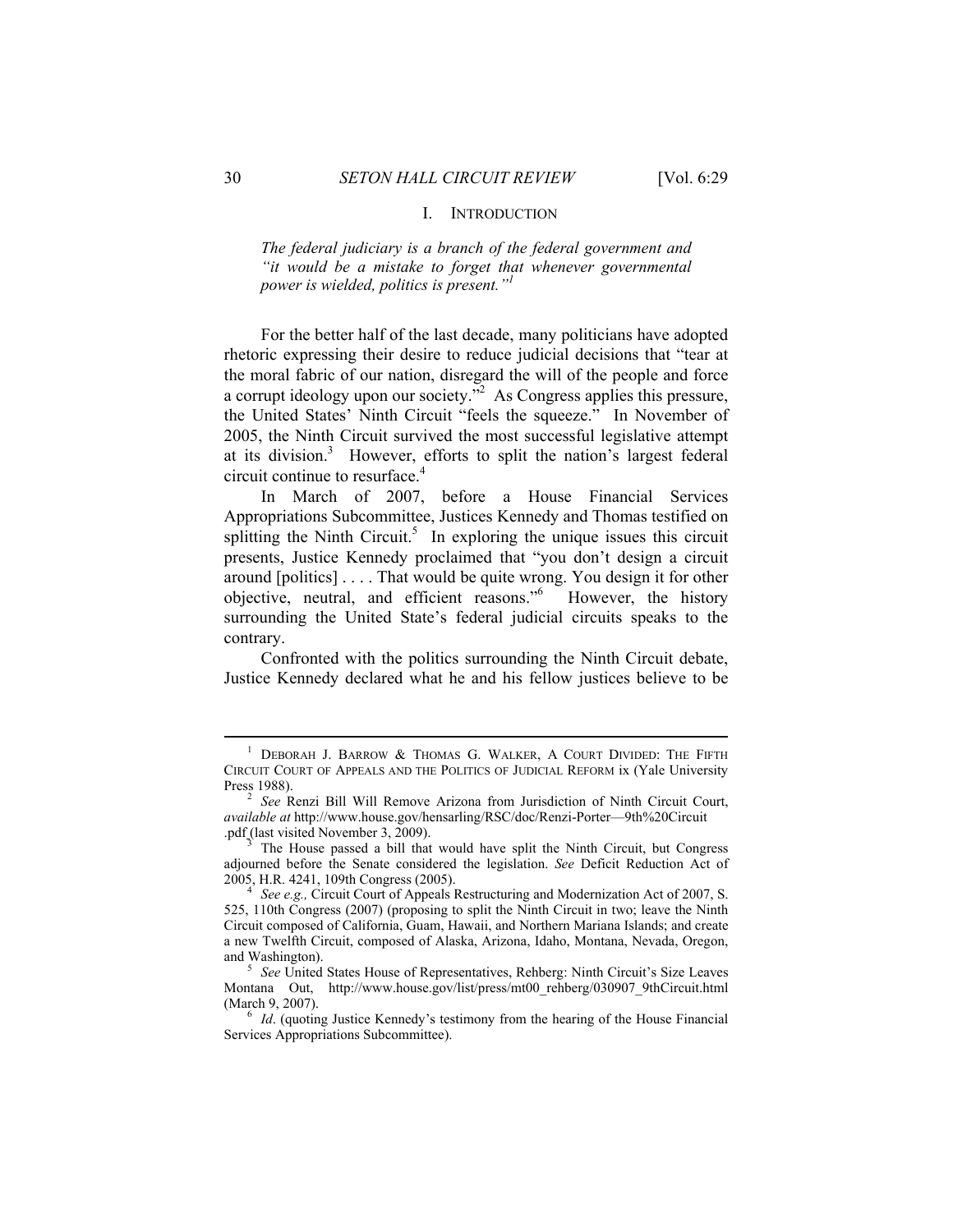the proper motivations for initiating change.<sup>7</sup> They fail to acknowledge, however, that throughout history, political contexts often colored changes to the circuit system.<sup>8</sup> The federal judiciary is a branch of the federal government and "it would be a mistake to forget that whenever governmental power is wielded, politics is present."<sup>9</sup>

## I. BACKGROUND

Throughout history, the United States strived to meet the demands of a nation growing socially, politically, economically and culturally.<sup>10</sup> To do so, the federal government utilized its judicial branch, including a system of judicial circuits. $11$  Whether on a large or small scale, changes to this circuit system have become relatively common occurrences; the proposed division of the Ninth Circuit stands as the latest example of a general historic trend to divide the circuits based on a variety of factors, including those of a political nature.<sup>12</sup>

# *A. Judiciary Act of 1789*

During the Constitutional Convention, as delegates debated desirable structures for a unifying government, discourse regarding a federal judiciary focused on two plans, both of which recognized and accepted the idea of a United States Supreme Court.<sup>13</sup> The point of contention between the plans was the establishment of a system of inferior (or lower) courts; delegates opposed a system of lower courts because they feared "states would 'revolt' at such encroachments [on their power]."14 Ultimately, a desire to ensure ratification of the United States Constitution produced a final version that authorized the establishment of a Supreme Court and "deferr[ed,] to the discretion of Congress[,] the issue regarding inferior courts."<sup>15</sup>

During its first session, the First United States Congress achieved what the Constitutional Convention failed to do directly.<sup>16</sup> Through the

 $\frac{1}{7}$  $I$  *Id.* (Justice Thomas explaining that he thinks "the comments made by Justice Kennedy are generally shared [by members of the Supreme Court]").

<sup>&</sup>lt;sup>8</sup> *See infra* pp. 2–20.<br><sup>9</sup> *See BARROW & WALKER, supra* note 1.<br><sup>10</sup> *See infra* Part II.

<sup>&</sup>lt;sup>11</sup> See infra Part II.<br><sup>12</sup> See infra Part II.<br><sup>12</sup> See infra Part II.<br><sup>13</sup> See ERWIN C. SURRENCY, HISTORY OF THE FEDERAL COURTS 19 (Oceana Publications, Inc. 2d ed. 2002) (1987). 14 *Id.*

<sup>15</sup> *Id.* <sup>16</sup> *See* Judiciary Act of 1789, 1 Stat. 73 (1789).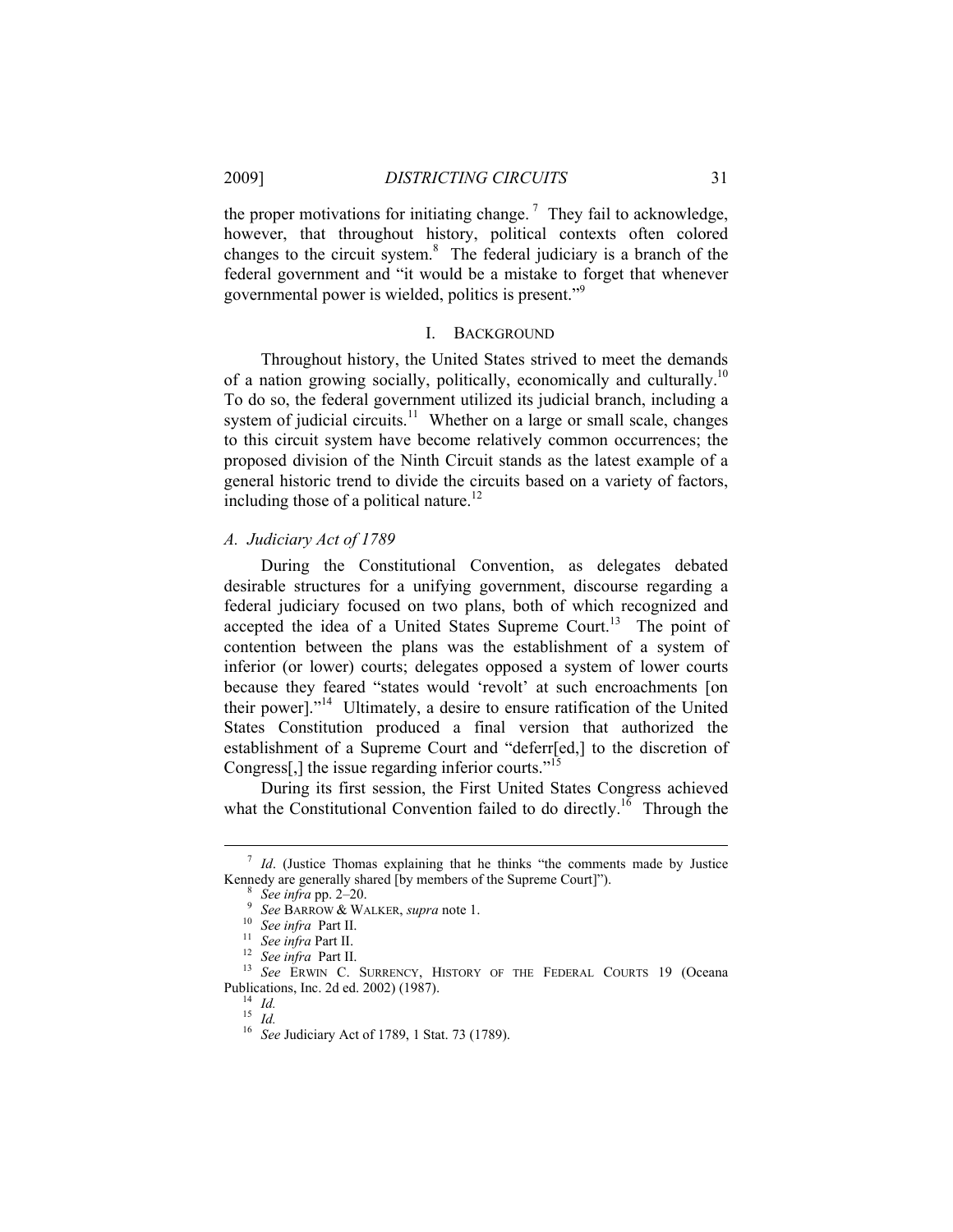Judiciary Act of 1789, a Federalist-controlled Congress established a system of lower federal courts.<sup>17</sup> This system encompassed two tiers of trial courts: district courts, each with its own district judge; and circuit courts, without judges of their own.<sup>18</sup> Each state comprised a single district, with the exception of Massachusetts and Virginia (each with two),<sup>19</sup> and Congress divided the country into three circuits: the Eastern Circuit,<sup>20</sup> the Middle Circuit,<sup>21</sup> and the Southern Circuit.<sup>22</sup>

Without their own judges, circuit courts "consist[ed] of two Supreme Court Justices and one of the district judges of the circuit, which was to sit twice a year in the various districts comprising the circuit."<sup>23</sup> It was this concept of Supreme Court Justices sitting on circuit courts, referred to as circuit riding, which became emblematic of "a fierce party strife."<sup>24</sup>

To Republicans, circuit riding brought back an all-too-familiar past. Supreme Court justices represented the national government "as the English judges on the assizes represent [ed] the King."<sup>25</sup> With the belief that "state courts could and should decide all cases at the trial level,"<sup>26</sup> Republicans perceived the lower federal courts as "a political adjunct of the hated Federalists,"27 whose ideology centered on an expansive federal government.<sup>28</sup> Now, as circuit courts became a symbol "of the new nation, which would evoke and foster the attachments of the people to the still tenuous Union,"<sup>29</sup> Republicans "saw Federalists as monarchists and consolidators."30

<sup>17</sup> *See id.* 18 RICHARD H. FALLON, JR. ET AL., HART AND WELCHSLER'S THE FEDERAL COURTS AND THE FEDERAL SYSTEM 28 (5th ed. 2003).<br><sup>19</sup> Judiciary Act of 1789, § 2, 1 Stat. 73 (1789).<br><sup>20</sup> *Id.* (consisting of New Hampshire, Massachusetts, Connecticut and New York).<br><sup>21</sup> *Id.* (consisting of New Jersey, Pennsy

COURT: A STUDY IN THE FEDERAL JUDICIAL SYSTEM 11 (The Macmillan Company 1928).<br><sup>24</sup> *Id. 25 See* SURRENCY, *supra* note 13, at 2.

<sup>&</sup>lt;sup>26</sup> Henry J. Bourguignon, *The Federal Key to the Judiciary Act of 1789*, 46 S.C. L. REV. 647, 655 (1995) ("Appeal[s] to the Supreme Court would suffice to assure protection of federal rights and to assure uniform interpretation of federal law . . . creating lower federal courts would only burden the Constitution with unnecessary obstacles in its path to adoption by the states.").<br><sup>27</sup> See FRANKFURTER & LANDIS, *supra* note 23.<br><sup>28</sup> LARRY SCHEIKART & MICHAEL ALLEN, A PATRIOT'S HISTORY OF THE UNITED

STATES: FROM COLUMBUS' GREAT DISCOVERY TO THE WAR ON TERROR 145 (Sentinel 2007).

FRANKFURTER & LANDIS, *supra* note 23, at 19. "Circuit riding '[kept] the Federal Judiciary in touch with the local communities,' and 'brought home to the people of every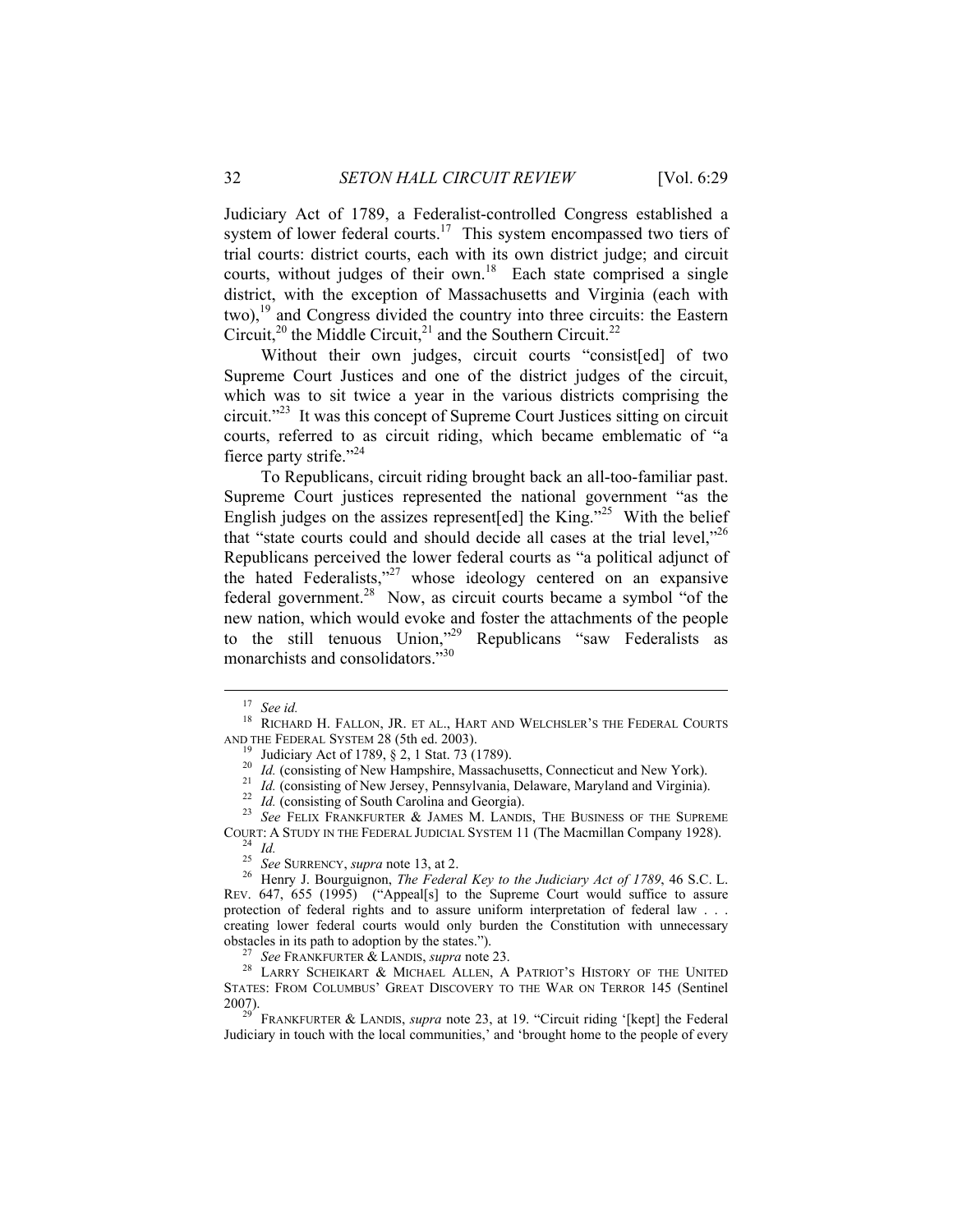## *B. The Midnight Judges Act*

From 1789 to 1801, circuit riding faced increasing scrutiny from Federalists and Republicans as both inefficient and an inconvenience to the Supreme Court justices.<sup>31</sup> Changing political winds, however, clouded the need for reform; local prejudices towards the enforcement of federal laws began to challenge the expansion of the national government<sup>32</sup> and impending elections threatened Federalist control of Congress and the Presidency.<sup>33</sup> Confronted with this adversity, shifts in policy began to occur which were no longer based on objective principles of government, but on "concrete manifestation[s] of a . . . farreaching political division."<sup>34</sup> Federalists began to look toward protecting the judiciary from Republicans and ensuring their presence in judgeships.<sup>35</sup>

In 1801, Federalists lost control of both Congress and the Presidency, $36$  and the judicial branch became the "party's last bastion." $37$ Political expediency motivated the "lame duck" Federalist Congress to enact their expansion of the federal judiciary via the "Midnight Judges Act."<sup>38</sup> The Act expanded the federal judiciary by redrawing the nation

(2003) (citations omitted). <sup>30</sup> DWIGHT WILEY JESSUP, REACTION AND ACCOMMODATION: THE UNITED STATES SUPREME COURT AND POLITICAL CONFLICTS 55 (Garland, 1987).

state a sense of national judicial power through the presence of the Supreme Court Justices.' Through grand-jury charges widely reprinted in the newspapers, the justices could lecture the local citizens not only on the relevant law, but also on the nature of centralized government, the responsibility of the citizenry, and the ways in which the new government served their needs. Favorable public opinion was necessary to ensure the survival of the young Republic and the active and visible presence of the justices would help foster loyalty toward the new form of government and somewhat weaken the people's previous allegiance to their state's government." Joshua Glick, *On the Road: The Supreme Court and the History of Circuit Riding*, 24 CARDOZO L. REV. 1753, 1760

<sup>&</sup>lt;sup>31</sup> FALLON, *supra* note 18, at 34; FRANKFURTER & LANDIS, *supra* note 23, at 22–24. As the country expanded, an increasing volume of Supreme Court appellate business intensified the burdens presented by circuit riding. FRANKFURTER & LANDIS, *supra* note

<sup>23,</sup> at 23.<br><sup>32</sup> FRANKFURTER & LANDIS, *supra* note 23, at 23.<br><sup>33</sup> *See id.* at 26.<br><sup>34</sup> *Id.* <sup>35</sup> ROBERT A. CARP & RONALD STIDHAM, FEDERAL COURTS 16 (3rd ed. Congressional Quarterly Inc., 1998) (1987).

<sup>&</sup>lt;sup>36</sup> See SURRENCY, *supra* note 13, at 27.<br><sup>37</sup> JOHN V. ORTH, JUDICIAL POWER OF THE UNITED STATES 31 (Oxford University Press 1987).

THOMAS BAKER, RATIONING JUSTICE: THE PROBLEMS OF THE U.S. COURTS OF APPEALS 4 (West Publishing Co. 1994).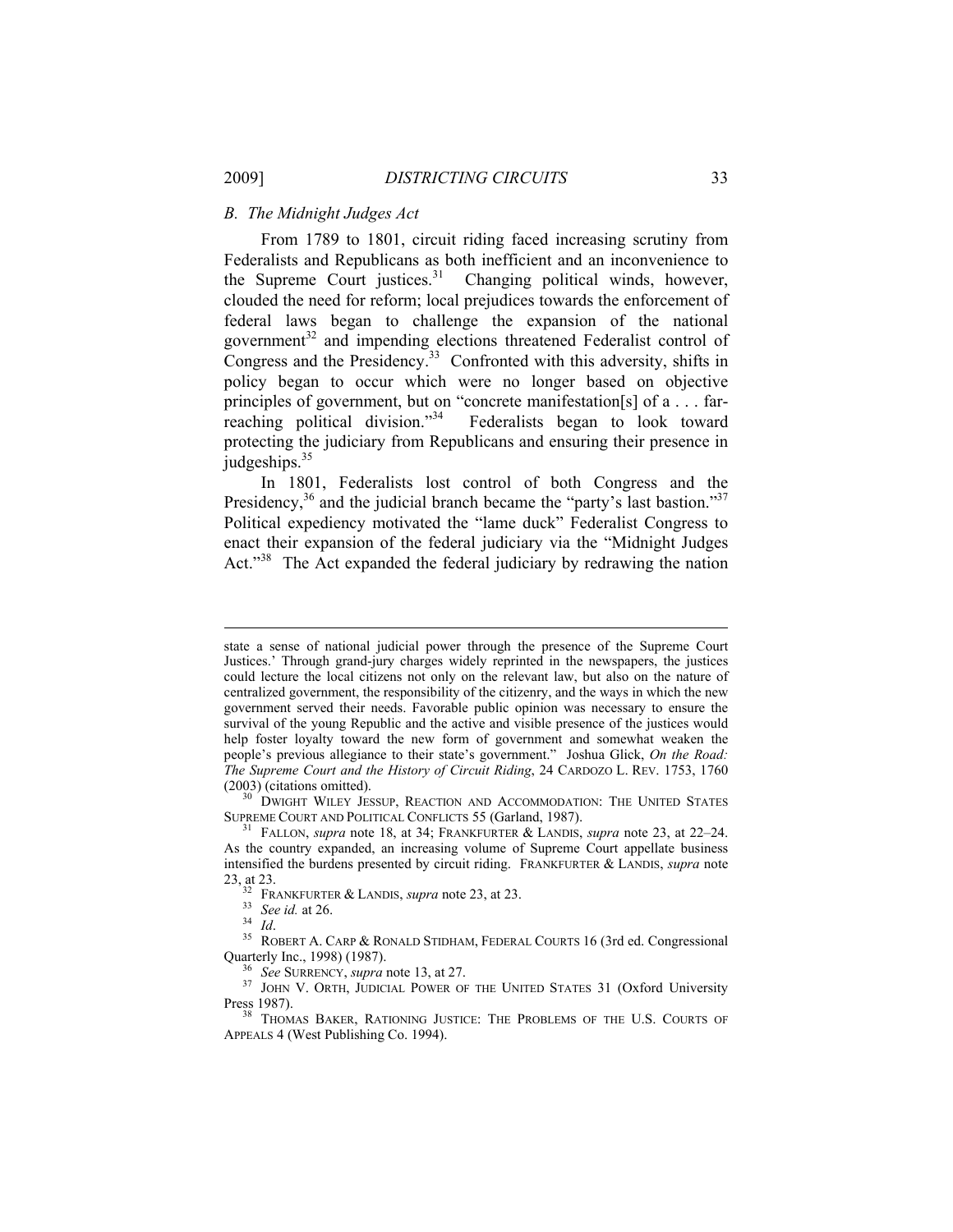into six circuits<sup>39</sup> and eliminating circuit riding (creating circuit judgeships).40 In the eyes of Republicans, the "Midnight Judges Act" was a "conspiracy;"<sup>41</sup> it nearly doubled the number of federal judges and ensured that new appointees would be Federalists.<sup>42</sup>

## *C. Judiciary Act of 1802*

In 1802, the new Republican Congress reacted to the "Midnight Judges Act," passing the Judiciary Act of  $1802<sub>1</sub><sup>43</sup>$  which appeared equally as "politically tinged" to the Federalists.<sup>44</sup> Under the 1802 Act, while the number of judicial circuits remained at six, a reorganization of circuit boundaries (aimed at reducing Federalist influence) left Ohio, Tennessee, Maine and Kentucky out of the circuit system.<sup>45</sup> Furthermore, the Act reestablished circuit riding, "with one justice and one district court judge sitting on each of the six circuit courts." $46$  Although circuit courts did not require a justice's attendance, $47$  with the number of circuits equal to the number of justices, the creation of a new circuit now required the appointment of a new justice.<sup>48</sup>

## *D. Judiciary Act of 1807*

By 1807, demands on the federal judiciary increased; the expansion of Kentucky, Ohio and Tennessee necessitated the creation of a new

<sup>&</sup>lt;sup>39</sup> The First Circuit consisted of Maine, New Hampshire, Massachusetts, and Rhode Island; the Second Circuit consisted of Connecticut, Vermont, and New York; the Third Circuit consisted of New Jersey, Pennsylvania, and Delaware; the Fourth Circuit consisted of Maryland and Virginia; the Fifth Circuit consisted of North Carolina, South Carolina, and Georgia; and the Sixth Circuit consisted of Tennessee, Kentucky, and Ohio.

Judiciary Act of 1801, § 6, 2 Stat. 89 (1801) (repealed 1802).<br>
<sup>40</sup> Judiciary Act of 1801, § 4, 2 Stat. 89 (1801) (repealed 1802).<br>
<sup>41</sup> SURRENCY, *supra* note 13, at 30.<br>
<sup>42</sup> BAKER, *supra* note 38, at 4.<br>
<sup>43</sup> Id.; Ju the Second Circuit consisted of Connecticut, Vermont, and New York; the Third Circuit consisted of New Jersey and Pennsylvania; the Fourth Circuit consisted of Maryland and Delaware; the Fifth Circuit consisted of Virginia and North Carolina; and the Sixth Circuit consisted of South Carolina and Georgia. Judiciary Act of 1802, § 4, 2 Stat. 156

<sup>(1802). 46</sup> BAKER, *supra* note 38, at 4. 47 The Judiciary Act of 1802 authorized a single district judge to sit as a circuit court. Judiciary Act of 1802, § 4, 2 Stat. 156 (1802) ("when only one of the judges . . . directed to hold the circuit courts, shall attend, such circuit court may be held by the judge so

 $48$  BAKER, *supra* note 38, at 4.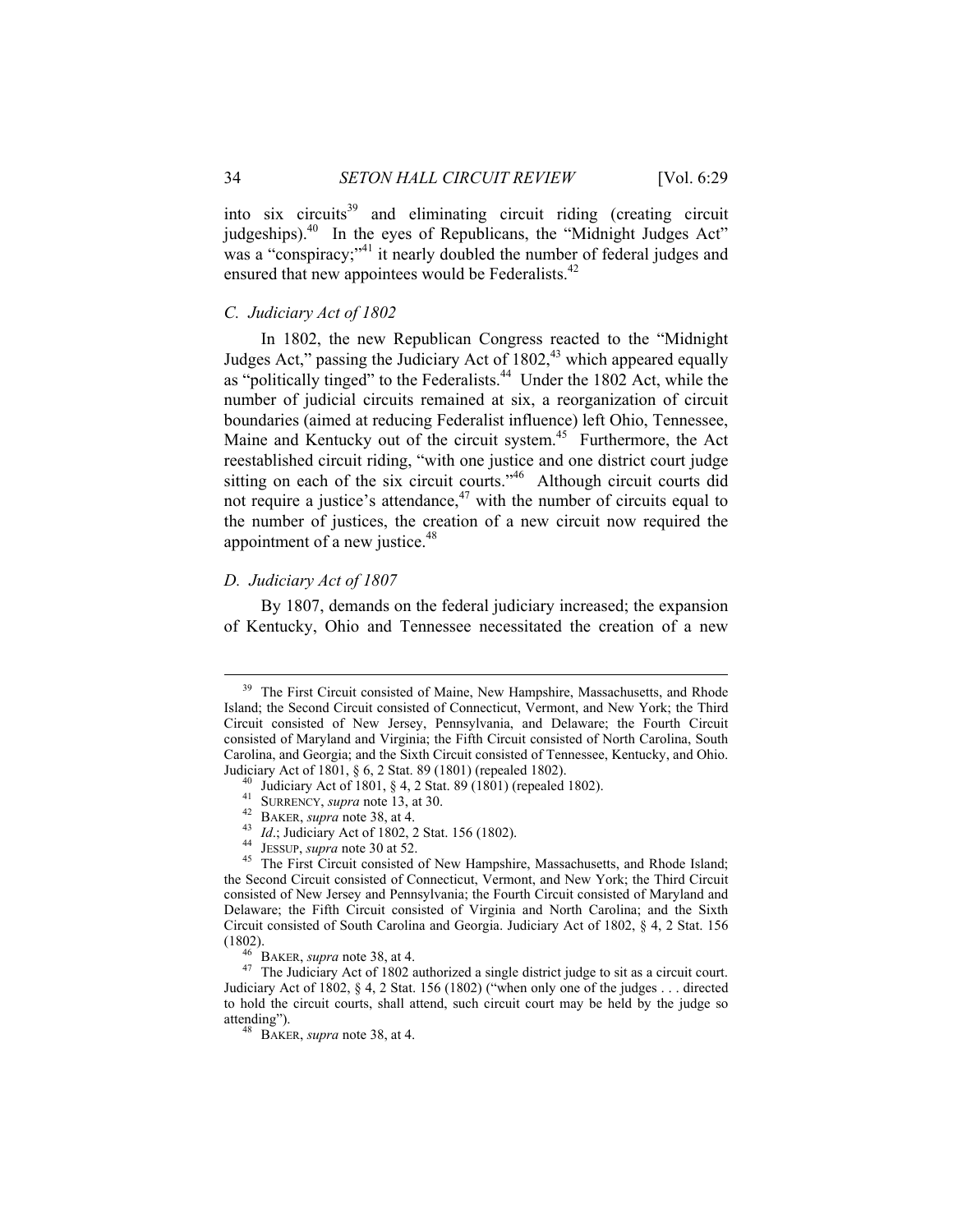circuit.<sup>49</sup> In response, Congress enacted the Judiciary Act of 1807.<sup>50</sup> With the size of the Supreme Court intertwined with judicial circuits, this creation of a seventh circuit triggered the appointment of a seventh justice.<sup>51</sup>

After adding a seventh circuit, Congress was unable to agree on expanding the circuit system for over twenty years.<sup>52</sup> Several states entered the Union during this period, but remained out of the circuit court system:<sup>53</sup> Louisiana in 1812,  $54$  Indiana in 1816, <sup>55</sup> Mississippi in 1817,<sup>56</sup> Illinois in 1818,<sup>57</sup> Alabama in 1819,<sup>58</sup> Missouri in 1821,<sup>59</sup> and Arkansas in 1836.<sup>60</sup> Theorizing that this stalemate was the product of political hostilities is largely "surmise;" however, one can presume this on the mere fact that all parties recognized a need for judicial reorganization, though the necessity never translated into action.<sup>6</sup>

## *E. Judiciary Act of 1837*

By the mid 19th century, the South found itself devoted to (and ultimately dependent on) slave-based agricultural systems.<sup>62</sup> while

Union); Act of March 3, 3 Stat. 390 (1817) Indiana erected one judicial district with a district judge who exercised circuit court jurisdiction.).<br><sup>56</sup> Act of March 1, 3 Stat. 348 (1817) (Mississippi congressionally admitted into the

Union); Act of April 3, 3 Stat. 413 (1818) (Mississippi erected one judicial district with a

Act of April 18, 3 Stat. 428 (1818) (Illinois congressionally admitted into the Union); Act of March 3, 3 Stat. 502 (1819) (Illinois erected one judicial district with a district judge who exercised circuit court jurisdiction.).<br><sup>58</sup> Act of March 2, 3 Stat. 489 (1819) (Alabama congressionally admitted into the

Union); Act of April 21, 3 Stat. 564 (1820) (Alabama erected one judicial district with a district judge who exercised circuit court jurisdiction.).<br><sup>59</sup> Act of March 6, 3 Stat. 645 (1820) (Missouri congressionally admitted into the

Union); Act of March 16, 3 Stat. 653 (1822) (Missouri erected one judicial district with a district judge who exercised circuit court jurisdiction.).<br><sup>60</sup> Act of June 15, 5 Stat. 50 (1836) (Arkansas congressionally admitted into the

Union); Act of June 15, 5 Stat. 50 (1836) (Arkansas erected one judicial district with a district judge who exercised circuit court jurisdiction.).<br><sup>61</sup> FRANKFURTER & LANDIS, *supra* note 23, at 42.<br><sup>62</sup> HARRY V. JAFFA, CRISIS OF THE HOUSE DIVIDED: AN INTERPRETATION OF THE

ISSUES IN THE LINCOLN-DOUGLAS DEBATES 56 (Univ. Chi. Press 1982) (1959).

<sup>&</sup>lt;sup>49</sup> FRANKFURTER & LANDIS, *supra* note 23, at 34.<br><sup>50</sup> Judiciary Act of 1807, 2 Stat. 420 (1807).<br><sup>51</sup> FRANKFURTER & LANDIS, *supra* note 23, at 34.

<sup>&</sup>lt;sup>52</sup> BAKER, *supra* note 38, at 5.<br><sup>53</sup> *Id.* 64 Act of April 8, 2 Stat. 701 (1812) (Louisiana congressionally admitted into the Union); 2 Stat. 703 (1812) (Louisiana erected one judicial district with a district judge who exercised circuit court jurisdiction.).<br><sup>55</sup> Act of April 19, 3 Stat. 289 (1816) (Indiana congressionally admitted into the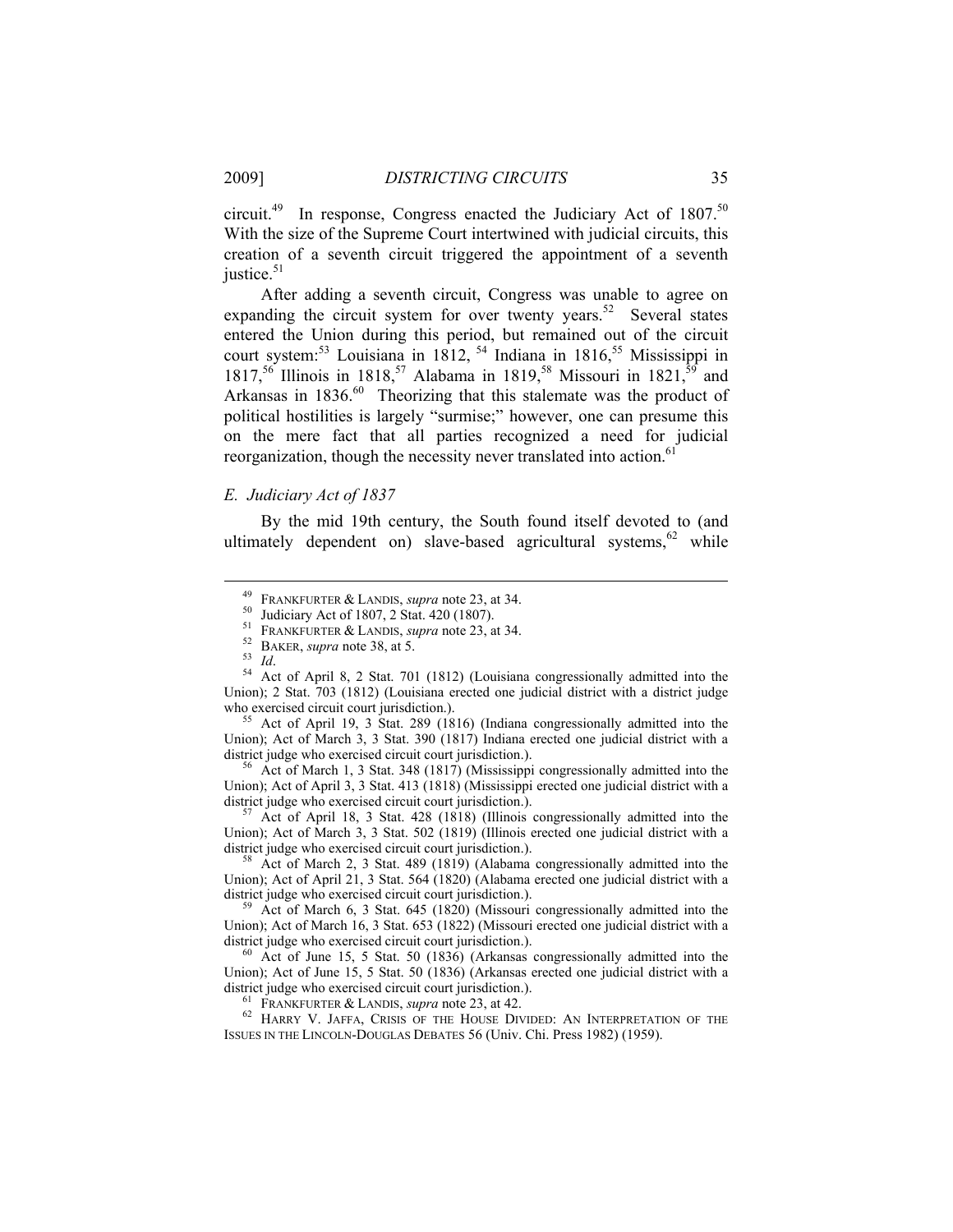Northern states embraced new economic opportunities created by the industrial revolution.<sup>63</sup> As the West expanded, the potential for an increased number of slave states in the Union threatened Northern economies that were unable to compete against the endless free labor provided by slavery.<sup>64</sup> These conflicting economies ultimately led to conflicting political interests.<sup>65</sup> As Northern states relied on the federal government for regulations to promote and protect their infant industries,<sup>66</sup> Southern states opposed such regulations, believing they would come at the expense of their agricultural economy.<sup>67</sup>

The Judiciary Act of 1837 divided the country into nine circuits.<sup>68</sup> The First, Second, Third, Fourth, Fifth, and Sixth Circuits remained unaltered from the Judiciary Act of 1802; Ohio, Indiana, Illinois, and Michigan formed the Seventh Circuit; Kentucky, Tennessee and Missouri formed the Eighth Circuit; and Louisiana Mississippi and Arkansas formed the Ninth Circuit.<sup>69</sup> The product of this new division was a disproportionate southern influence; the Fourth, Fifth, Sixth, Eighth and Ninth Circuits all consisted exclusively of slave states.<sup>70</sup> Furthermore, with the Supreme Court tied to the circuit system, what resulted was a Court increased to nine and dominated by Southern justices.<sup>71</sup> The sectional imbalance created by the Judiciary Act of 1837 was no secret<sup>72</sup> and aroused suspicions of a conspiracy to preserve southern interests.<sup>73</sup>

While legislators proposed measures of reform to restructure the circuits,74 congressional representatives often hinted toward "dark,

<sup>&</sup>lt;sup>63</sup> See GEOFFREY WARD, THE CIVIL WAR 11 (Vintage Books 1994).<br><sup>64</sup> See DAVID WILLIAMS, A PEOPLES' HISTORY OF THE CIVIL WAR: STRUGGLES FOR THE MEANING OF FREEDOM 45-46 (New Press 2006).

<sup>&</sup>lt;sup>65</sup> See *id*.<br><sup>66</sup> HARRY HANSEN, THE CIVIL WAR: A HISTORY 14–18 (Signet Classics 2002).<br><sup>67</sup> *Id.* 68 Judiciary Act of 1837, 5 Stat. 176 (1837).<br><sup>69</sup> *Id* 

<sup>&</sup>lt;sup>70</sup> STANLEY I. KUTLER, JUDICIAL POWER AND RECONSTRUCTION POLITICS 14–17<br>(Univ. of Chi. Press 1968).<br><sup>71</sup> Id.<br><sup>72</sup> See id. at 14–15.

<sup>&</sup>lt;sup>73</sup> "Two months before the *Dred Scott* decision, Representative Benjamin Stanton of Ohio proposed a reorganization of the circuits, but to no avail. Stanton advocated reform primarily on practical grounds. . . . Given the vast litigation in commercial, admiralty and patent law in the Second Circuit, Stanton probably was correct." KUTLER, *supra* note 70, at 15. "Three years later, Representative James M. Ashley, also from Ohio . . . contended that in certain instances, southern senators had blocked appointments for northern circuits when they believed the nominee [was] antagonistic to the expansion of slavery." *Id.* 74 Benjamin Stanton of Ohio proposed a reorganization of the circuits. *See id.*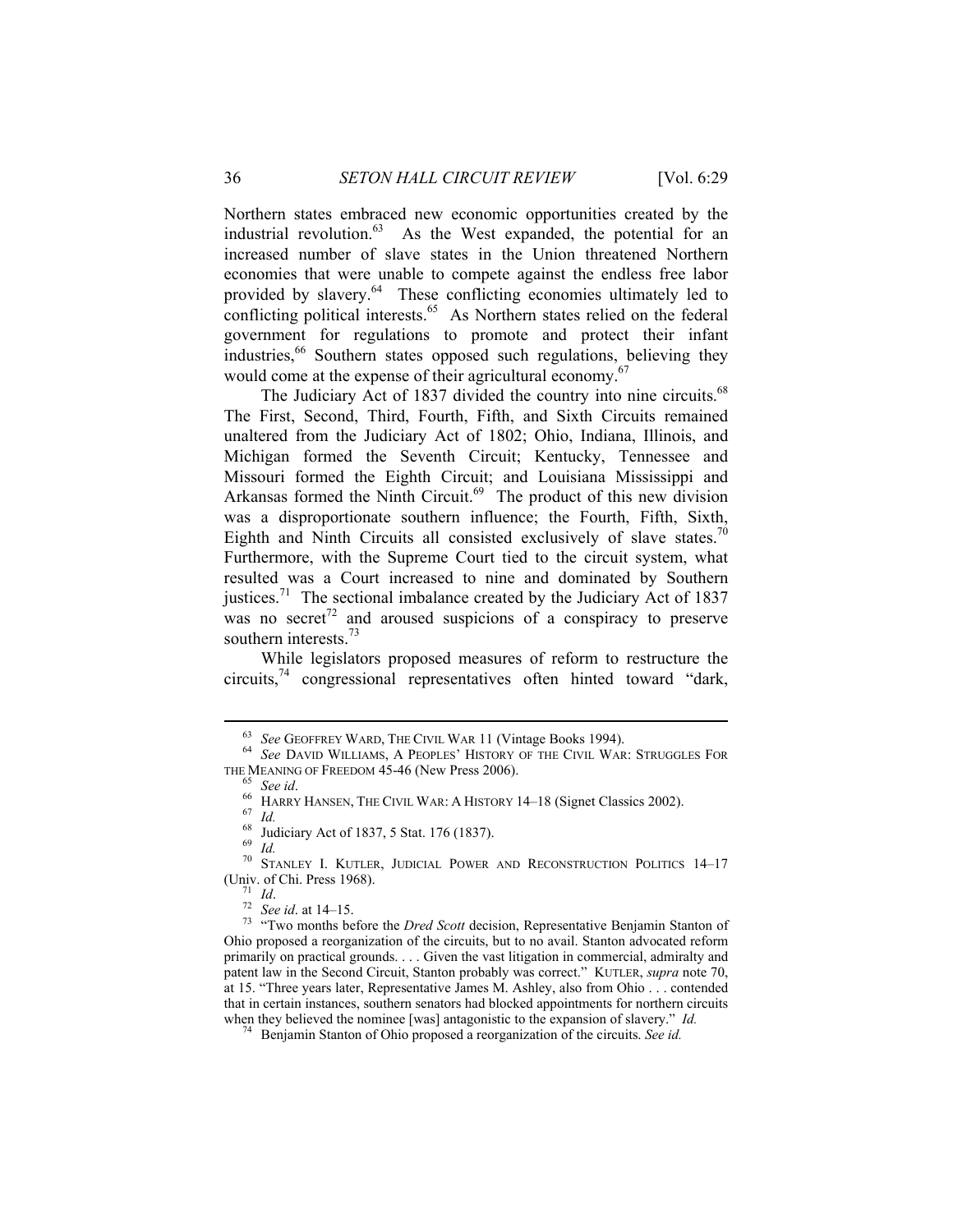conspiratorial factors . . . operat[ing] to assure a federal government favorable to slavery interests."75 In the 1857 *Dred Scott* decision, the Supreme Court denied Congress the power to prohibit slavery in new territories.76 Proclaiming "a house divided against itself cannot stand," Lincoln charged that there was a conspiracy afoot to spread slavery throughout the territories.<sup>77</sup> Lincoln labeled Southerners as "an unscrupulous group" who manipulated the federal government to advance their agenda.<sup>78</sup>

*F. Tenth Circuit Act* 

The existing sectional imbalance, highlighted by the Supreme Court's *Dred Scott* decision, signaled the need for change.<sup>79</sup> On December 3, 1861, in his first annual message to Congress, President Lincoln proposed improving the efficiency of the judicial system. $80$ Lincoln advocated several initiatives, from eliminating circuit riding to eliminating circuit courts altogether. $81$  However, in 1862, in the midst of the Civil War, events took place that were "filled with gloom and foreboding for the nation."<sup>82</sup> With his wartime initiatives having "a chilling effect on political dissent" and Democrats labeling his administration as dictatorial, Lincoln was in trouble.<sup>83</sup> Against this

<sup>75</sup> *Id.* 76 Scott v. Sandford, 60 U.S. 393 (1857).

 $^{77}$  Mark E. Neely,  $\rm Jr.,$  The Last Best Hope on Earth: Abraham Lincoln and the

PROMISE OF AMERICA 48 (Harvard University Press 1995).<br><sup>78</sup> See SAUL SIGELSCHIFFER, THE AMERICAN CONSCIENCE: THE DRAMA OF THE LINCOLN-DOUGLAS DEBATES 175 (1973).

Level Kutter, *supra* note 70, at 161–62. Five justices of the seven-member majority in *Scott v. Sandford* were appointed from slave states: Chief Justice Taney was appointed from Maryland; Justices Wayne, from Georgia; Justice Daniel, from Virginia; Justice Campbell, from Alabama; and Justice Catron, from Tennessee. THE SUPREME COURT JUSTICES: ILLUSTRATED BIOGRAPHIES 111, 116, 126, 136, 161 (Clare Cushman ed.,

Congressional Quarterly 1995). <sup>80</sup> Abraham Lincoln, President of the United States, First Annual Message to Congress (December 3, 1861).

<sup>&</sup>quot;The country generally has outgrown our present judicial system. . . . Three modifications occur to me, either or which, I think, would be an improvement upon our present system. Let the Supreme Court be of convenient number in every event; then, first, let the whole country be divided into circuits of convenient size, the Supreme judges to serve in a number of them corresponding to their own number, and independent circuit judges be provided for all the rest; or, secondly, let the Supreme judges be relieved from circuit duties and circuit judge provided for all the circuits; or, thirdly, dispense with circuit courts altogether, leaving the judicial functions wholly to the district courts and an independent Supreme Court." *Id.* <sup>82</sup> *See* DAVID M. SILVER, LINCOLN'S SUPREME COURT 83 (Illinois Reissue 1998)

<sup>(1956). 83</sup> DAVID HERBERT DONALD, LINCOLN 380–82 (Simon & Schuster 1995).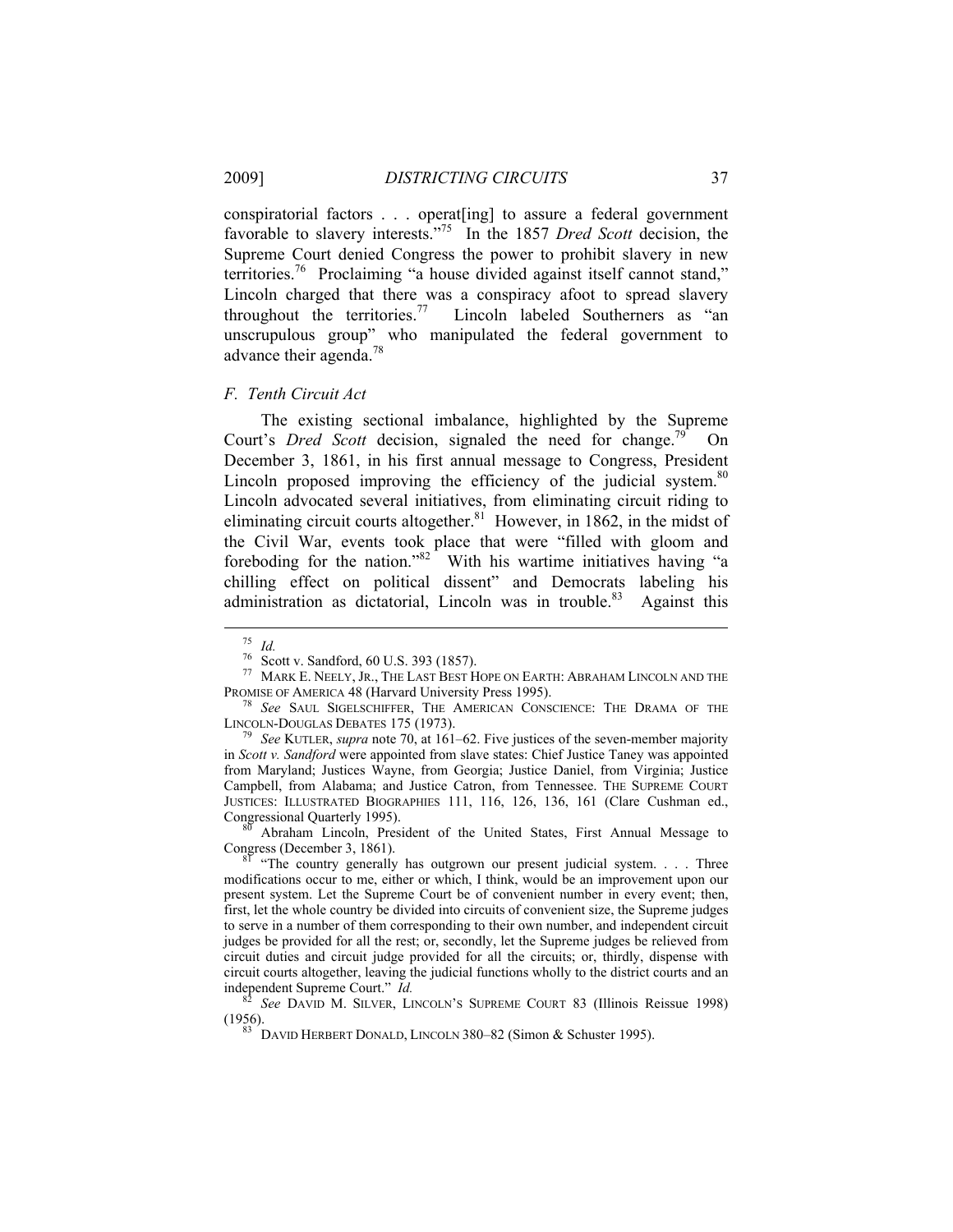background, the Supreme Court was close to deciding issues involving the administration's war efforts. $84$  With public opinion shifting against Lincoln and the Republican Party,<sup>85</sup> the administration could ill-afford a defeat by the Supreme Court, and thus looked to take the necessary steps to avoid calamity.<sup>86</sup>

Politically, for Lincoln, having ten justices at his disposal was more "convenient" than nine, providing the assurances Lincoln's administration needed. $87$  With the circuits directly tied to the number of justices on the Supreme Court, the creation of a Tenth Circuit provided a means for appointing a tenth justice.<sup>88</sup> As a result, 1863 saw the enactment of the Tenth Circuit Act, incorporating California and Oregon into a Tenth Circuit,<sup>89</sup> which two years later also incorporated Nevada.<sup>90</sup>

 <sup>84</sup> *See id.* at 84; *Ex parte* Merryman, 17 F. Cas. 144, 147 (C.C.D. Md. 1861) (determining whether President Lincoln had the authority to suspend the writ of habeas corpus); The Amy Warwick, 1 F. Cas. 808, 809 (D. Mass. 1862), aff'd, 67 U.S. 635 (U.S. 1863) (determining the constitutionality of President Lincoln's blockade of Southern

ports).<br><sup>85</sup> JAFFA, *supra* note 62, at 382.<br><sup>86</sup> See SILVER, *supra* note 82, at 92. In 1862, "with the [S]outh out of the Union, the dominant Republicans reconstructed the judicial system at the expense of the seceded states. In brief, they took the five judicial circuits that consisted entirely of slave states and telescoped them into three." KUTLER, *supra* note 70, at 62; Judiciary Act of 1862, 12 Stat. 576 (stating that the First, Second and Third Circuits remained the same; Maryland, Delaware, Virginia and North Carolina constituted the Fourth Circuit; Alabama, Georgia, Florida, South Carolina and Mississippi constituted the Fifth Circuit; Louisiana, Arkansas, Texas, Kentucky and Tennessee constituted the Sixth Circuit; Ohio and Indiana constituted the Seventh Circuit; Michigan, Wisconsin and Illinois constituted the Eighth Circuit; Missouri, Iowa, Kansas and Minnesota constituted the Ninth Circuit). "The assignment of the states in the circuits was important because of the tradition of placing one representative from each circuit on the court." John V. Orth, *How Many Judges Does It Take To Make A Supreme Court?*, 19 CONST. COMMENTARY 681, 683 (2002). 87 *See* SILVER, *supra* note 82, at 84. In the *Prize Cases*, the Supreme Court

determined the constitutionality of President Lincoln's seizure of several ships under the blockade of Southern ports. Brig Amy Warwick, 67 U.S. 635 (1863). By a small margin of five to four, the Supreme Court upheld Lincoln's actions. *Id.* This decision was of immense importance, "if the blockade was legal, then Lincoln was not only engaged in a large-scale law enforcement action, he was engaged in a war. And along with this came whatever powers accrue to a military commander in dealing with hostile or contested territory and it inhabitants." DANIEL FARBER, LINCOLN'S CONSTITUTION 140 (The University of Chicago Press 2003). Lincoln's small margin of victory emphasizes the tightrope his administration's policies were walking and the benefit of another favorable

voice on the Supreme Court.<br><sup>88</sup> *See* SILVER, *supra* note 82, at 84.<br><sup>89</sup> Tenth Circuit Act, 12 Stat. 794 (1863).<br><sup>90</sup> Act of Feb, 27, 1865, 13 Stat. 440 (1865).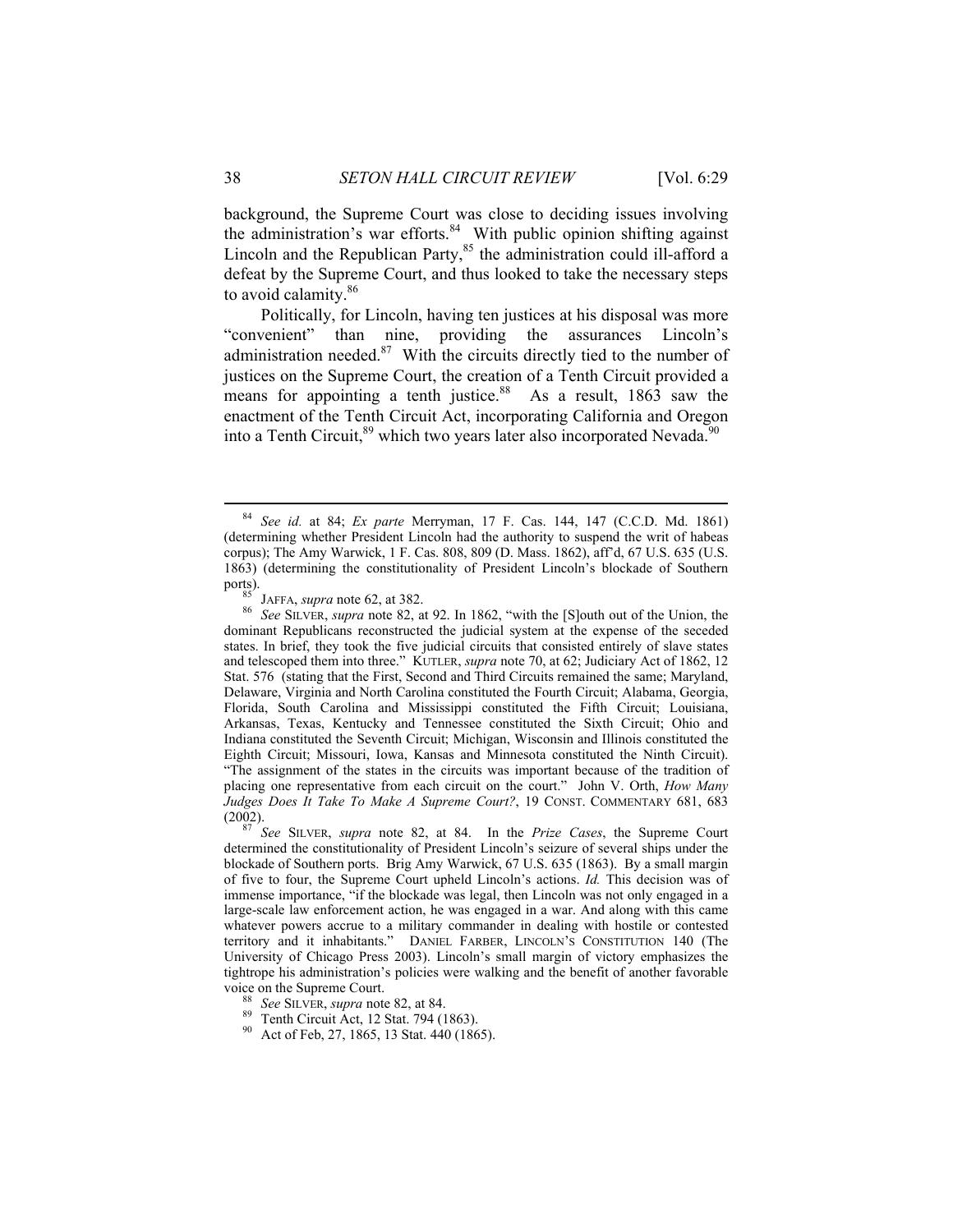## *G. Judicial Circuits Act*

Although the end of the Civil War saw the reunification of the Southern and Northern states, their political interests remained at odds.<sup>91</sup> When a Southern Democrat, Andrew Johnson, took over the presidency upon Lincoln's assassination, Republicans saw a stronghold of political power pulled out from underneath them.<sup>92</sup> With a stronger political presence, Southern states instituted "black codes" in an attempt to restrict the freedoms of former slaves.<sup>93</sup> As Republicans passed federal legislation against these "black codes," constitutional challenges toward the reconstruction policies brought the federal judiciary into the conflict.<sup>94</sup>

As Supreme Court rulings questioned the constitutionality of reconstruction legislation, the threat of southern political dominance over the Court took center stage once again.<sup>95</sup> With growing skepticism toward both the Presidency and the Court,<sup>96</sup> Congress passed the Judicial Circuits Act of 1866 to reduce the membership of the Supreme Court seats from nine to seven (upon vacancies),  $97$  and the number of circuits from ten to nine.<sup>98</sup>

<sup>&</sup>lt;sup>91</sup> See Frankfurter & Landis, *supra* note 23, at 72–73.<br><sup>92</sup> See Bruce E. Baker, What Reconstruction Meant: Historical Memory in THE SOUTH 13 (University of Virginia 2007) ("developments were brought to a halt when President Andrew Jackson imposed easy terms on former Confederate leaders, allowing them to regain their lost lands and political control of the state.").<br><sup>93</sup> Id

<sup>&</sup>lt;sup>94</sup> See CHARLES WARREN, THE SUPREME COURT IN UNITED STATES HISTORY 419 (Rothman & Co. 1987). 95 *Id*. at 429 (referring to *Ex parte* Milligan, 71 U.S. 2 (U.S. 1866)) ("The

Indianapolis Journal said that the decision was 'intended only to aid the Johnson men, and is so clearly a forerunner of other decisions looking to a defeat of Republican ascendancy and to a restoration of Southern domination."").

<sup>&</sup>lt;sup>96</sup> "Since it was openly stated that by the President and his supporters that the validity of any...[reconstruction] legislation would be challenged, it was evident that the Court might become the final arbiter of the situation."  $Id$  at 422.

This reduction impeded Andrew Johnson's opportunity to make appointments to the Supreme Court. WARREN, *supra* note 94, at 422–23. In 1863, after the Tenth Circuit Act, "the court had consisted of six Democrats and four Republicans." *Id*. at 422 In 1864, upon the appointment of Justice Chase, "the Court had become evenly divided in political character; and after . . . [Justice] Catron had died, May 30, 1865, the Judges appointed by President Lincoln constituted a majority of the Court." *Id.* In 1866, after the death of Justice Catron, President Johnson had nominated, Henry Stanbery of Ohio, a Republican, to fill the vacancy. *Id.* "The Senate, however, was determined to curb the President in every move." *Id.* To impede his opportunities to make judicial appointment to the Bench, the Senate passed the Judicial Circuits Act, which gradually eliminated seats on the Supreme Court until there would be seven justices. *Id.* at 423. <sup>98</sup> Judicial Circuits Act, 14 Stat. 209 (July 23, 1866).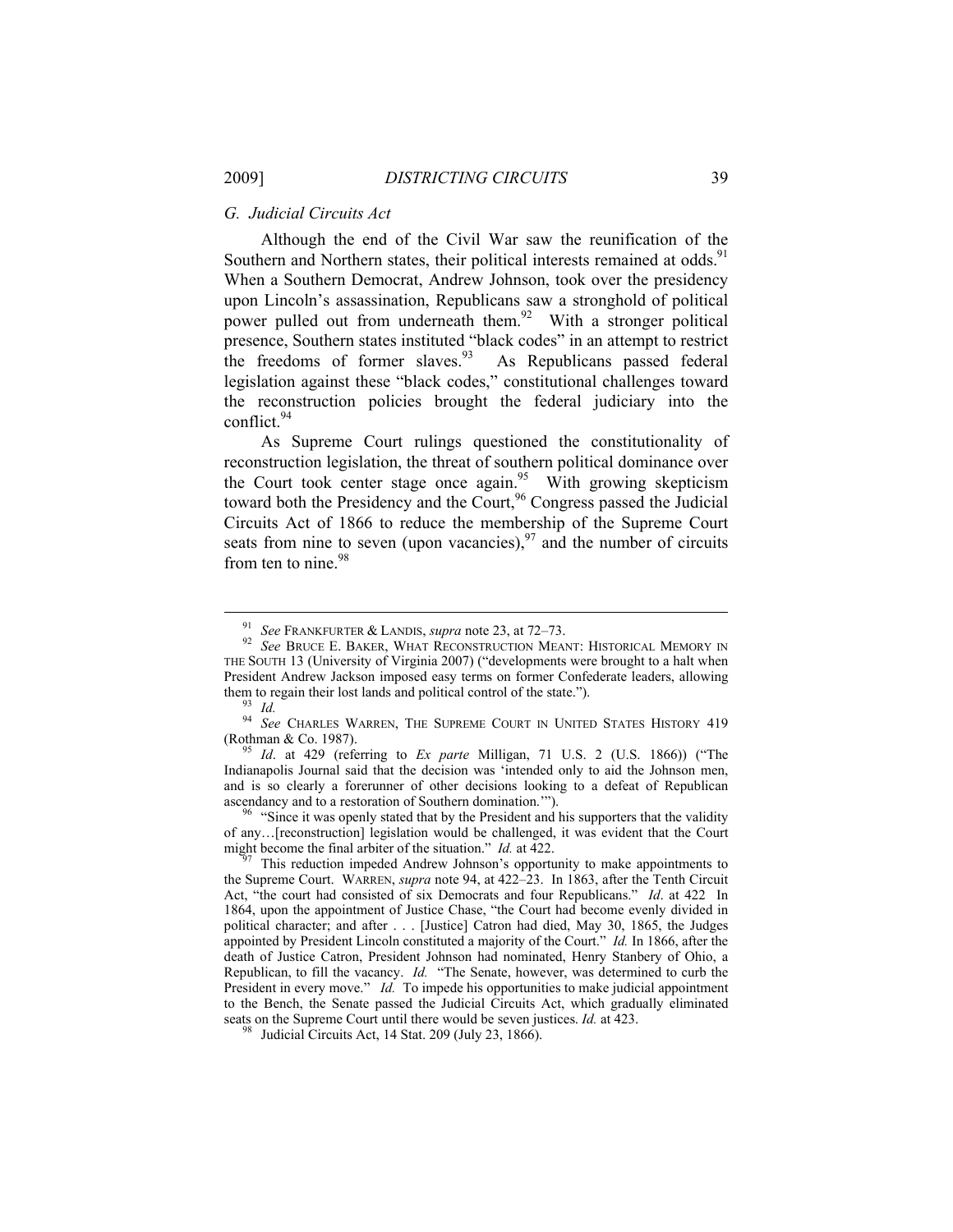Prior to the Judicial Circuits Act, a historic tradition of placing one representative from each circuit on the Supreme Court dictated the number of appointments to the Court; this system allowed Southern slave-owners to dominate the Supreme Court.<sup>99</sup> Abandoning this tradition "lessened the demand and need for southern representation on the Supreme Court."100 Furthermore, this reorganization was consistent with the efforts of Congressional Republicans to reduce the strong influence of southern states in the federal government, prior to the Civil War.<sup>101</sup> The Judicial Circuits Act enabled Republicans to redraw the circuits so that the Fifth Circuit remained the only circuit composed exclusively of confederate states. $102$ 

# *H. Tenth Circuit Act of 1929*

Between 1867 and 1911, twelve states joined the Union and were incorporated into the existing nine circuits.<sup>103</sup> During this period, a steady growth in business,  $104$  coupled with increasing authority,  $105$ 

Circuit); Act of June 26, 1876, 19 Stat. 61 (1876) (adding Colorado to the Eighth Circuit); Act of February 22, 1889, 25 Stat. 676 (1889) (adding North Dakota and South Dakota to the Eighth Circuit, while adding Montana and Washington to the Ninth Circuit); Act of July 3, 1890, 26 Stat. 215 (1890) (adding Idaho to the Ninth Circuit); Act of July 10, 1890, 26 Stat. 222 (1890) (adding Wyoming to the Eighth Circuit); Act of July 16, 1894, 28 Stat. 107 (1894) (adding Utah to the Eighth Circuit); Act of June 16, 1906, 34 Stat. 267 (1906) (adding Oklahoma to the Eighth Circuit); Act of February 14, 1912, 37 Stat. 1729 (1912) (adding New Mexico to the Eighth Circuit and Arizona to the

Ninth Circuit). 104 FRANKFURTER & LANDIS, *supra* note 23, at 61–62 ("The National Banks Act of the sixties brought before the Supreme Court many new variations and applications of *McCulloch v. Maryland*. For a decade, the Bankruptcy Act of 1867 added considerably to the business of the district court and Supreme Court. War claims against the government led to the establishment of the modern Court of Claims. Soon appeals from the Court of Claims began to swell the Supreme Court docket. Finally, the political issues of the War begot legislation that for a time flooded the lower courts, and constitutional amendments that to this day are among the mains sources of the Supreme Court's business. In the Southern federal courts, prosecutions under the Force Bills broke of their own weight; the

<sup>99</sup> Orth, *supra* note 86, at 683.<br>
<sup>100</sup> KUTLER, *supra* note 70, at 62.<br>
<sup>101</sup> See *supra* note 74.<br>
<sup>102</sup> KUTLER, *supra* note 70, at 61–62; Judicial Circuits Act, 14 Stat. 209 (1866) (stating that the First and Second Circuits remained the same; Pennsylvania, New Jersey and Delaware constituted the Third Circuit; West Virginia, Virginia, North Carolina and South Carolina constituted the Fourth Circuit; Georgia Florida, Alabama, Mississippi, Louisiana and Texas constituted the Fifth Circuit; Ohio Michigan, Kentucky, and Tennessee constituted the Sixth Circuit; Indiana Illinois and Wisconsin constituted the Seventh Circuit; Minnesota, Iowa, Missouri, Kansas and Arkansas constituted the Eighth Circuit; California, Oregon, and Nevada constituted the Ninth Circuit). 103 *See* Act of March 25, 1867, 15 Stat. 5 (1867) (adding Nebraska to the Eighth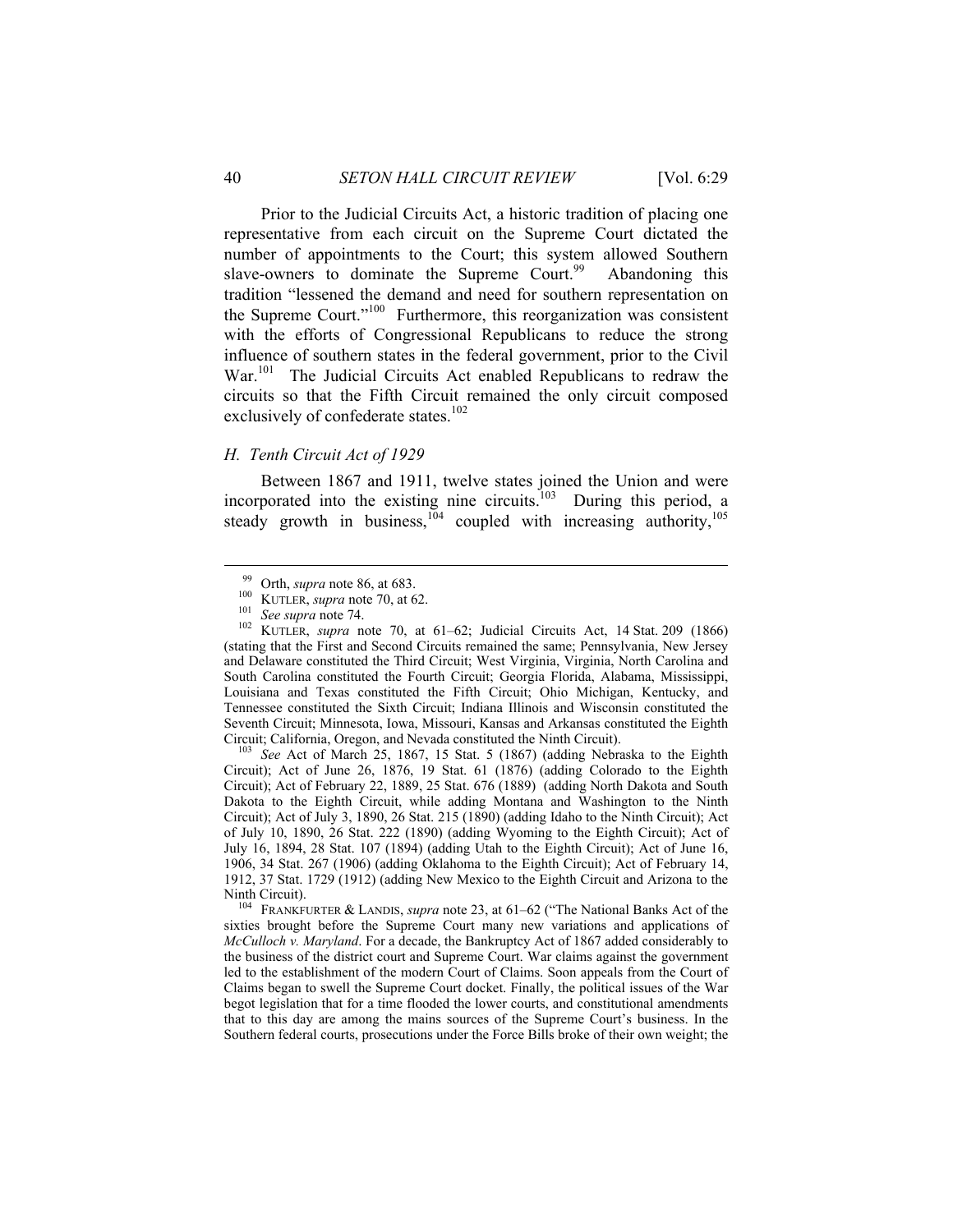created circumstances where "the new tasks [of the federal judiciary] could not be absorbed by the old machinery." $106$  Congress responded by enacting expansive measures to address these burdens.<sup>107</sup>

By 1911, however, the Eighth Circuit encompassed thirteen states, "from Minnesota in the north to New Mexico in the south and from Iowa in the east to Utah in the west."108 With the circuit dockets still congested, discussion about reform focused on the Eighth Circuit.<sup>109</sup> In 1927, an ABA committee submitted a proposal to realign all of the existing circuit boundaries, and in the process, create a new tenth circuit court.<sup>110</sup> Opposition to this proposal came from several sectors,<sup>111</sup> and Congress ultimately abandoned the ABA proposal in favor of one that would not necessitate the redrawing of all the circuits, but just one—the Eighth Circuit.<sup>112</sup> As a result, Congress passed the Tenth Circuit Act of 1929, splitting the Eighth Circuit in two and creating a Tenth Circuit for the second time in history. $^{113}$ 

<sup>108</sup> Thomas E. Baker, *An Assessment of Past Extramural Reforms of the U.S. Courts of Appeals*, 28 GA. L. REV. 863, 897–98 (1994).

<sup>4</sup><sup>109</sup> *Id.* at 898.<br><sup>110</sup> *Id.* (identifying Arizona, California, Idaho, Montana, Nevada, Oregon, Utah and Washington as states proposed for the new Tenth Circuit).

<sup>111</sup> *Id.* ("Opponents complained chiefly about switching states from one circuit to another and the consequent changes in the law, although buttressing arguments were heard: that the workload in the Eighth Circuit did not justify a division, that the bill would not adequately address the docket problem because it failed to create new judgeships, and that the one-to-one ratio of circuits to justices on the Supreme Court

should not be abandoned.").<br><sup>112</sup> *Id.* 213 Act of February 28, 1929, 45 Stat. 1346 (1929). Since this division, the Eighth<br><sup>113</sup> Act of February 28, 1929, 45 Stat. 1346 (1929). Since this division, the Eighth Circuit has grown to encompass Arkansas, Iowa, Minnesota, North Dakota, and South Dakota; and the Tenth Circuit encompasses Colorado, Kansas, New Mexico, Oklahoma,

*Slaughter-House Cases* introduced a steady torrent of cases under the Fourteenth Amendment."). 105 *See* Act of March 3, 18 Stat. 470 (1875). "In the Act of March 3, 1875, Congress

gave the federal courts the vast range of power which had laid dormant in the Constitution since 1789. These courts…became the primary and powerful reliance for vindicating every right given by the Constitution, the laws, and treatise of the United

States." FRANKFURTER & LANDIS, *supra* note 23, at 65.<br><sup>106</sup> FRANKFURTER & LANDIS, *supra* note 23, at 69.<br><sup>107</sup> *See* Judiciary Act of 1869, 16 Stat. 44 (Apr. 10, 1869) (establishing separate judgeships for the U.S. circuit courts, and increased the seats on the Supreme Court back to nine. Under the Act, a circuit judge, the justice appointed to the circuit or the district judge could hold a circuit court, making possible the simultaneous meeting of circuit courts within a given circuit); Judiciary Act of 1891, 26 Stat. 826 (Mar. 3, 1891) (creating nine circuits with corresponding appellate courts known as the United States Circuit Courts of Appeals, which had jurisdiction over most appeals of lower court decisions.<br>The Act also eliminated the requirement of "circuit riding" by Supreme Court Justices).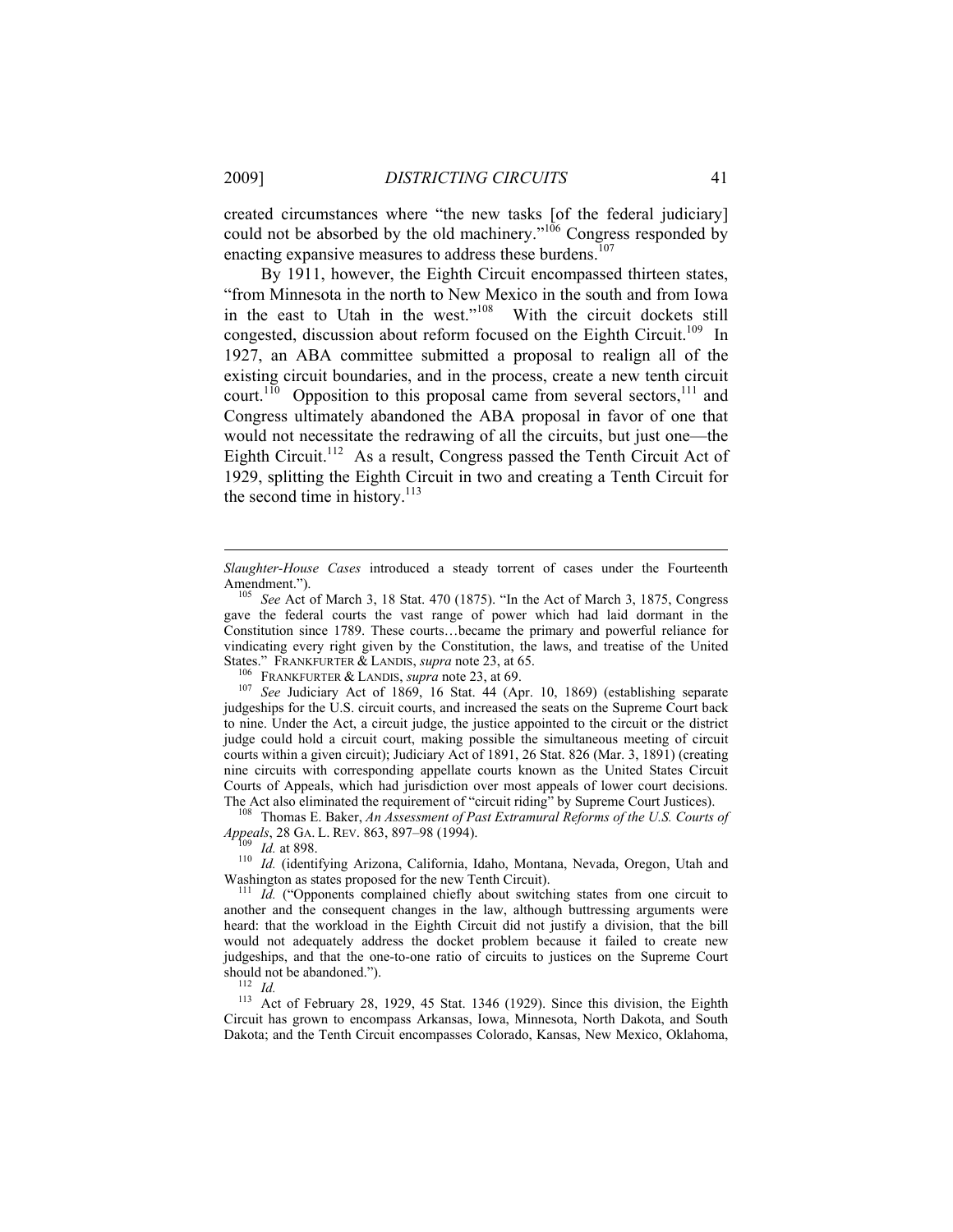## *I. Fifth Circuit Court of Appeals Reorganization Act of 1980*

Between 1961 and 1963, as the Civil Rights Movement gained attention from the government and heightened public awareness, political pressure focused on the federal judiciary.<sup>114</sup> Civil rights activists sought to concentrate their attention on the inequality of blacks in the South by challenging segregation laws and customs.<sup>115</sup> These civil rights battles created a sharp divide in the judiciary between those who favored integration and those who opposed it. $116$  Conservative judges believed that ideals of "the Old South" were under attack by liberal federal court rulings,117 launching accusations that circuit court panels reviewing civil rights were intentionally composed of liberal judges to achieve an outcome favorable to progressive attitudes.<sup>118</sup>

As civil rights cases swamped the Fifth Circuit docket, there was a need for remedial measures.<sup>119</sup> Chief Judge Elbert Parr Tuttle of the United States Court of Appeal for the Fifth Circuit sought the assistance of Chief Justice Warren to help facilitate this needed change.<sup>120</sup> In response, Chief Justice Warren authorized the appointment of a special Committee on the Geographical Organization of the Courts (known as the "Biggs Committee," referencing the committee head, Third Circuit Judge John Biggs).121 It was the consensus of the Biggs Committee that any more than nine judges on a single court would impair efficiency.<sup>122</sup> Conversely, to meet its judicial demands, the Fifth Circuit needed at least

 $\overline{a}$ 

<sup>119</sup> See BARROW & WALKER, *supra* note 1, at 64.<br><sup>120</sup> *Id.* at 2, 7 ("[A]ny request from the Fifth Circuit was certain to receive special attention from Earl Warren. Like Warren, over half of the Fifth Circuit judges had been appointed by Dwight Eisenhower. . . . A Liberal faction on the Fifth Circuit shared Warrens' views on civil rights and formed a majority on many panels that rendered trailblazing civil rights decisions. Warren needed the support of the Fifth Circuit if his mandate in *Brown v. Board of Education* was to be enforced in the Deep South; and the Fifth Circuit in turn, needed the reinforcement of Warren's court when its own directives were challenged on appeal.").<br><sup>121</sup> BARROW & WALKER, *supra* note 1, at 8.<br><sup>122</sup> *See id.* at 64.

Utah, and Wyoming. *An Assessment of Past Extramural Reforms of the U.S. Courts of* 

*Appeals*, 28 GA. L. REV. 863, 898 (1994).<br><sup>114</sup> See BARROW & WALKER, *supra* note 1, at 32.<br><sup>115</sup> See id. at 33.<br><sup>116</sup> See id. at 55.<br><sup>117</sup> See id. at 55–56. According to the Fifth Circuit's Judge Elbert Tuttle, "the<br><sup>11</sup> accusation of judge-stacking in regular court of appeals panels was misplaced. Though he did not deny that at least two of 'the four' liberals were assigned to each Mississippi civil rights case, he asserted that this was largely due to special circumstances facing the court." *Id.* at 56. Of the court's nine members, two were in poor health, Cameron and Hutcheson, and two were serving under recess appointments, Bell and Gewin. *Id.* at 57.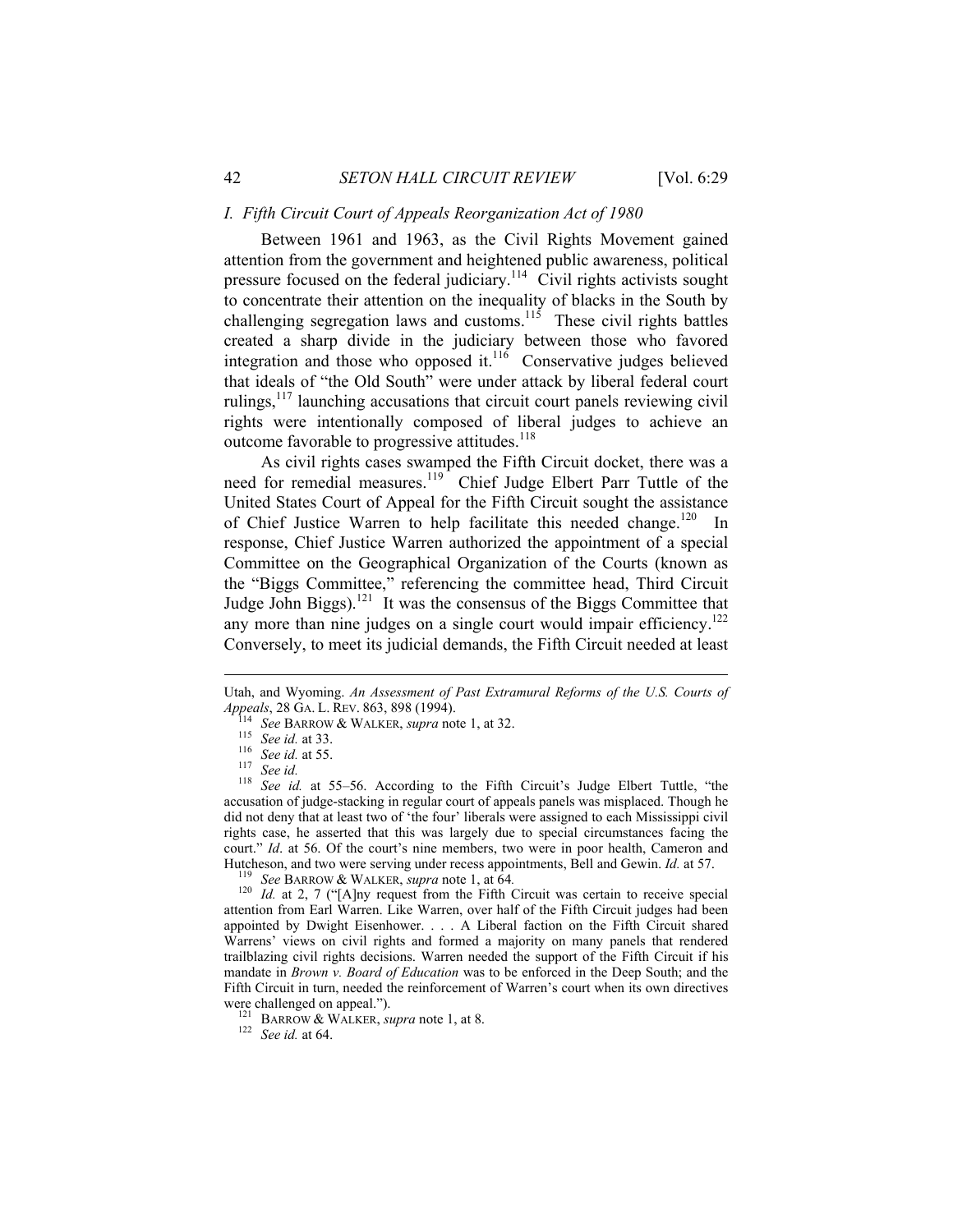fifteen judges.<sup>123</sup> The logical step was a division of the Fifth Circuit, but proposals to do so were based on more than just administrative concerns.<sup>124</sup>

The recommendation of the Biggs Committee was to split the Fifth Circuit at the Mississippi River, a geographical configuration that would effectively separate the Fifth Circuit's pro-civil rights jurists and undermine their influence; $125$  a staunch advocate of this proposal was James Eastland, a Mississippi Senator and devoted segregationist.<sup>126</sup> Certain "liberal judges" campaigned against the division of the circuit, believing it would have adverse consequences on civil rights.<sup>127</sup> By 1964, despite concerns over efficiency, politics engulfed the division debate and impeded all proposals.<sup>128</sup>

To handle the caseload, absent a division, the Fifth Circuit's bench swelled to twenty-six judges by 1978, far above the Biggs Committees' recommended number of nine.<sup>129</sup> The increased number of judgeships did not "settle the realignment controversy; it was simply a vehicle to break the legislative standoff. It permitted both sides in the congressional battle to create the needed judgeships without conceding their respective oppositions on division."130 Workload continued to increase, and by 1979, the Fifth Circuit Courts of Appeals received more than 4,200 cases per year. $131$ 

By 1980, all of the Fifth Circuit judges unanimously agreed that a division of the circuit was necessary.<sup>132</sup> However, the undisputed

judges appointed to the bench were part of an initiative towards "opening up the bench to women and minorities and selecting nominees on the basis of merit." BARROW & WALKER, *supra* note 1, at 225. However, "there was some speculation, fueled by the unanimous response of the new judges and intention of the congressional leadership to keep the circuit whole, that during the confirmation process the Carter appointees had made commitment to oppose division." *Id.* at 229.<br><sup>131</sup> BARROW & WALKER, *supra* note 1, at 233.<br><sup>132</sup> See id. at 236.

<sup>123</sup> *See id.* <sup>124</sup> *See id.* <sup>125</sup> *Id* at 65. Under this recommendation, the new Fifth Circuit would contain Alabama, Florida, Georgia and Mississippi; the new Eleventh Circuit would contain Louisiana and Texas. *Id*. "At the time, to divide east and west of the Mississippi River meant that the Fifth Circuit's four staunch pro-civil rights jurists . . . [ (Wisdom, appointed from Louisiana; Rives, appointed from Alabama; Brown, appointed from Texas; and Tuttle, appointed from Georgia)] would be separated." *Id.* at 11–14, 16–17, 22–24, 65.<br>
<sup>126</sup> BARROW & WALKER, *supra* note 1, at 68.<br>
<sup>127</sup> See id. at 65, 88.<br>
<sup>128</sup> See id. at 63-68, 121.<br>
<sup>129</sup> Id. at 1, 64.<br>
<sup>129</sup> See id. at 219. For example, during President Jimmy Carter's administration,<br>
<sup></sup>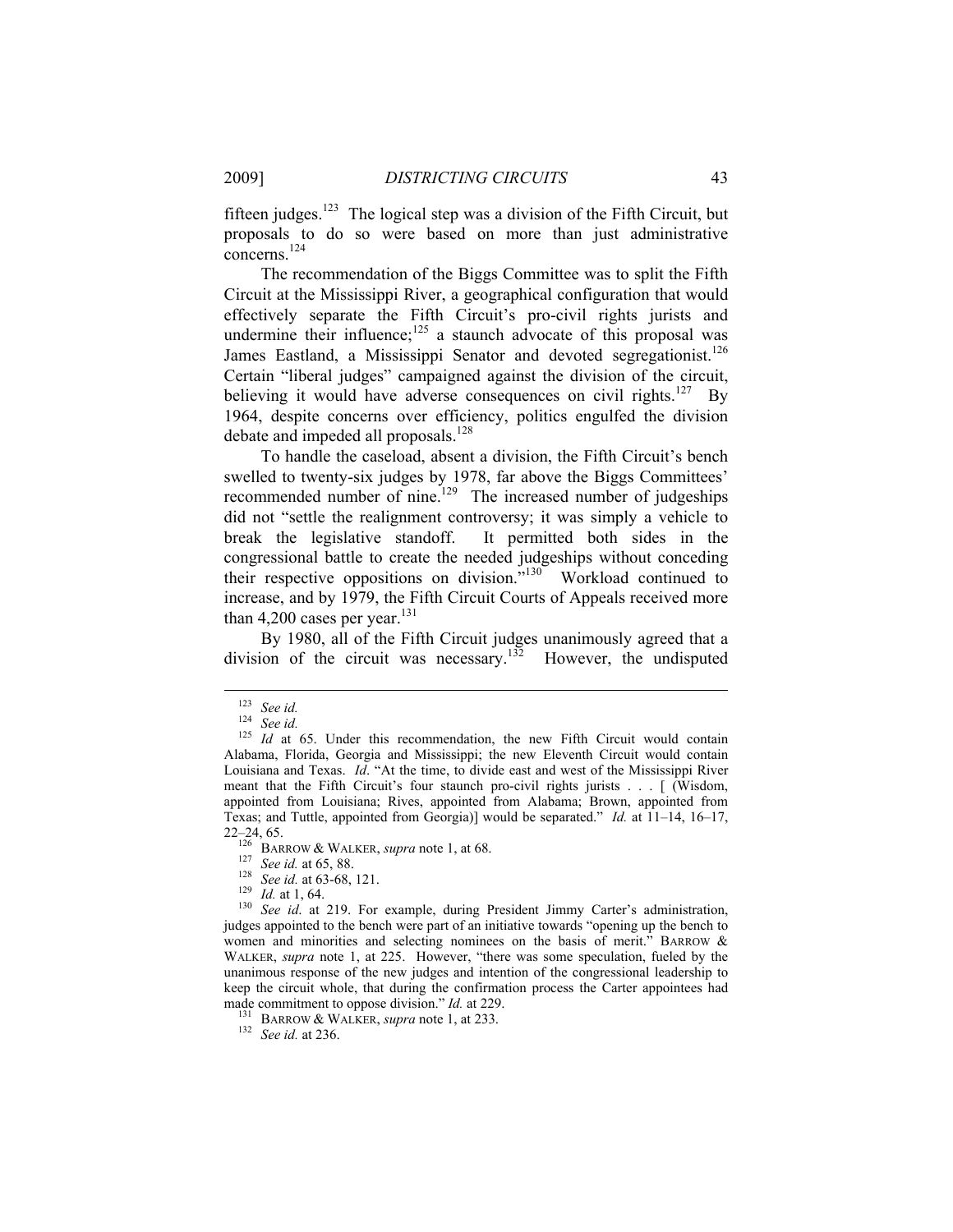agreement among judges was not enough, as civil rights remained a strong deterrent to the division of the circuit.<sup>133</sup> "Although conditions in 1980 were a far cry from those of the early 1960s, assertions alone might not be enough to convince key members of Congress that something sinister was not afoot. Simply put, too much political baggage remained from years past."134 The division ultimately necessitated another campaign by judges, but this time to alleviate the civil rights concerns, not arouse them.<sup>135</sup> The Fifth Circuit judges encouraged civil rights activists to lobby members of Congress and judges who were members of racial minorities to argue their position with Congress.<sup>136</sup> Fears finally subsided on October 14, 1980, when the Fifth Circuit Court of Appeals Reorganization Act divided the Fifth Circuit and led to the birth of a new Eleventh Circuit.<sup>137</sup>

## *J. The Ninth Circuit Dilemma*

The Ninth Circuit is currently composed of nine states and two U.S. territories: Alaska, Arizona, California, Montana, Nevada, Oregon, Washington, Idaho, Hawaii, Guam, and the Northern Mariana Islands.<sup>138</sup> Dwarfing "its fellow circuit courts in caseload, population, number of states, and number of judges,"<sup>139</sup> the sheer enormity of this circuit raises questions of efficiency and practically. However, as reformation is proposed and debated on the national stage, $140$  objective criteria continue to take a back seat to subjective concerns.

<sup>133</sup> See id. at 237–38.<br>
<sup>134</sup> Id. at 238.<br>
<sup>135</sup> Id. at 238–39.<br>
<sup>136</sup> Id. at 237–39.<br>
<sup>136</sup> Id. at 237–39.<br>
<sup>137</sup> Fifth Circuit Court of Appeals Reorganization Act, 94 Stat. 1994 (1980).<br>
<sup>138</sup> 28 U.S.C. § 41 (2009).<br> *Inevitable*, 7 WYO. L. REV. 109 (2007).<br><sup>140</sup> See Ninth Circuit Court of Appeals Reorganization Act of 2003, S. 562, 108th

Cong. (2003) (splitting the Ninth Circuit into two, with California and Nevada remaining in the Ninth Circuit and all other Ninth Circuit jurisdictions being assigned to a new Twelfth Circuit); Ninth Circuit Court of Appeals Judgeship and Reorganization Act of 2003, H.R. 2723, 108th Cong. (2003) (splitting the Ninth Circuit into two, with Arizona, California and Nevada remaining in the Ninth Circuit and all other Ninth Circuit jurisdictions being assigned to a new Twelfth Circuit); Ninth Circuit Judgeship and Reorganization Act of 2005, H.R. 211, 109th Cong. (2005) (creating two new circuits, the Twelfth and Thirteenth. The Ninth Circuit would consist of California, Hawaii, Guam, and the Northern Mariana Islands. The Twelfth Circuit would consist of Arizona, Nevada, Idaho, and Montana. The Thirteenth Circuit would consist of Alaska, Oregon, and Washington); Circuit Court of Appeals Restructuring and Modernization Act of 2005, S. 1845, 109th Cong. (2005) (splitting the Ninth Circuit into two, with California, Hawaii, Guam, and the Northern Mariana Islands remaining in the Ninth Circuit, and all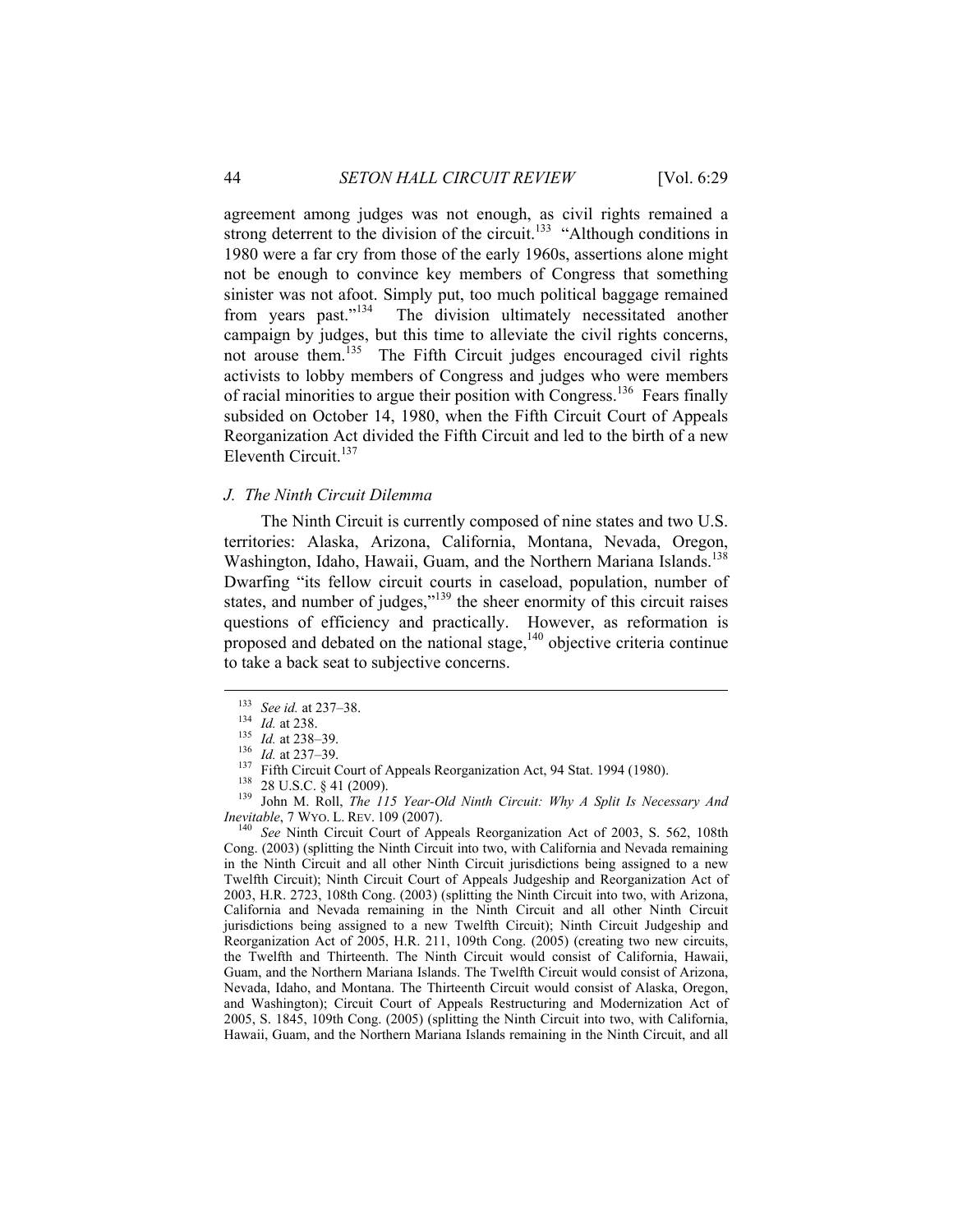The size of the Ninth Circuit cannot be understated. Encompassing more states than any other, the circuit's jurisdiction extends to over 1.3 million square miles of American soil—nearly 40% of the entire country.<sup>141</sup> With a population of about 31 million, the circuit's populace is twice the size of the Sixth Circuit.<sup>142</sup> To cope with this size, the Ninth Circuit "has 28 authorized judgeships, which is 11 more than the second largest circuit."<sup>143</sup> If the present statistics were not staggering enough, consider the fact that the United States Census Bureau projects that the Ninth Circuit "will grow even more, both in absolute terms and relative to the other circuits, between 2000 and 2030."<sup>144</sup>

The Ninth Circuit's enormity creates several functional problems. From start to finish, an appeal in the Ninth Circuit can take four months longer than the average appeal time in other Courts of Appeals.<sup>145</sup> Due to the Circuit's vast number of judges, the Ninth Circuit abandons traditional *en banc* hearings<sup>146</sup> in favor of problematic "limited *en banc*" hearings.<sup>147</sup> Even after a final judgment, the Ninth Circuit's problems

Circuit: Before the S. Comm. On the Judiciary, 109th Cong. 2 (2006) (Statement of Rachel L. Brand), available at http://www.usdoj.gov/olp/pdf/ninth\_circuit\_split\_aag\_<br>brand\_testimony.pdf.

 $\overline{a}$ 

("By statute, federal appellate courts may rehear a case, decided in the first instance by a panel of three judges, *en banc* (literally, 'full bench'), for three purposes: to decide issues of exceptional importance, to resolve intra-circuit conflict, and to avoid inter-circuit

<sup>147</sup> 9TH CIR. R. 35-3 ("[A limited *en banc* hearing] shall consist of the Chief Judge of this circuit and 10 additional judges to be drawn by lot from the active judges of the Court. In the absence of the Chief Judge, an 11th active judge shall be drawn by lot, and the most senior active judge on the panel shall preside."); *see also* Pamela Ann Ryme, Symposium, *The Ninth Circuit Conference: The En Banc Court: The "Limited" En* 

other Ninth Circuit jurisdictions being assigned to new Twelfth Circuit); Circuit Court of Appeals Restructuring and Modernization Act of 2007, S. 525, 110th Cong. (2007) (amending Title 28, United States Code, to provide for the appointment of additional Federal circuit judges and to divide the Ninth Judicial Circuit of the United States into two circuits: the Ninth Circuit, composed of California, Guam, Hawaii, and the Northern Mariana Islands; and the Twelfth Circuit, composed of Alaska, Arizona, Idaho, Montana, Nevada, Oregon, and Washington). 141 Legislative Proposals to Split the United States Court of Appeals for the Ninth

brand\_testimony.pdf. 142 *Id.* <sup>143</sup> *Id.* at 3. 144 *Id.* at 2. 145 *Examining the Proposal to Restructure the Ninth Circuit: Hearing on S. 1845 Before the S. Judiciary Comm.*, 109th Cong. 2 (2006) (statement of Diarmuid O'Scannlain, Circuit Judge), http://judiciary.senate.gov/hearings/testimony.cfm?id=2071 &wit id=3263 (last visited October 10, 2009) (The Ninth Circuit's enormous size . . . creates problems for our litigants. In my court, the median time from when a party activates an appeal to when it receives resolution is over sixteen-and-a-half months almost four months longer than the average for the rest of the Courts of Appeals."). 146 Pamela Ann Rymer, *How Big Is Too Big?*, 15 J. L. & POLITICS 383, 387 (1999)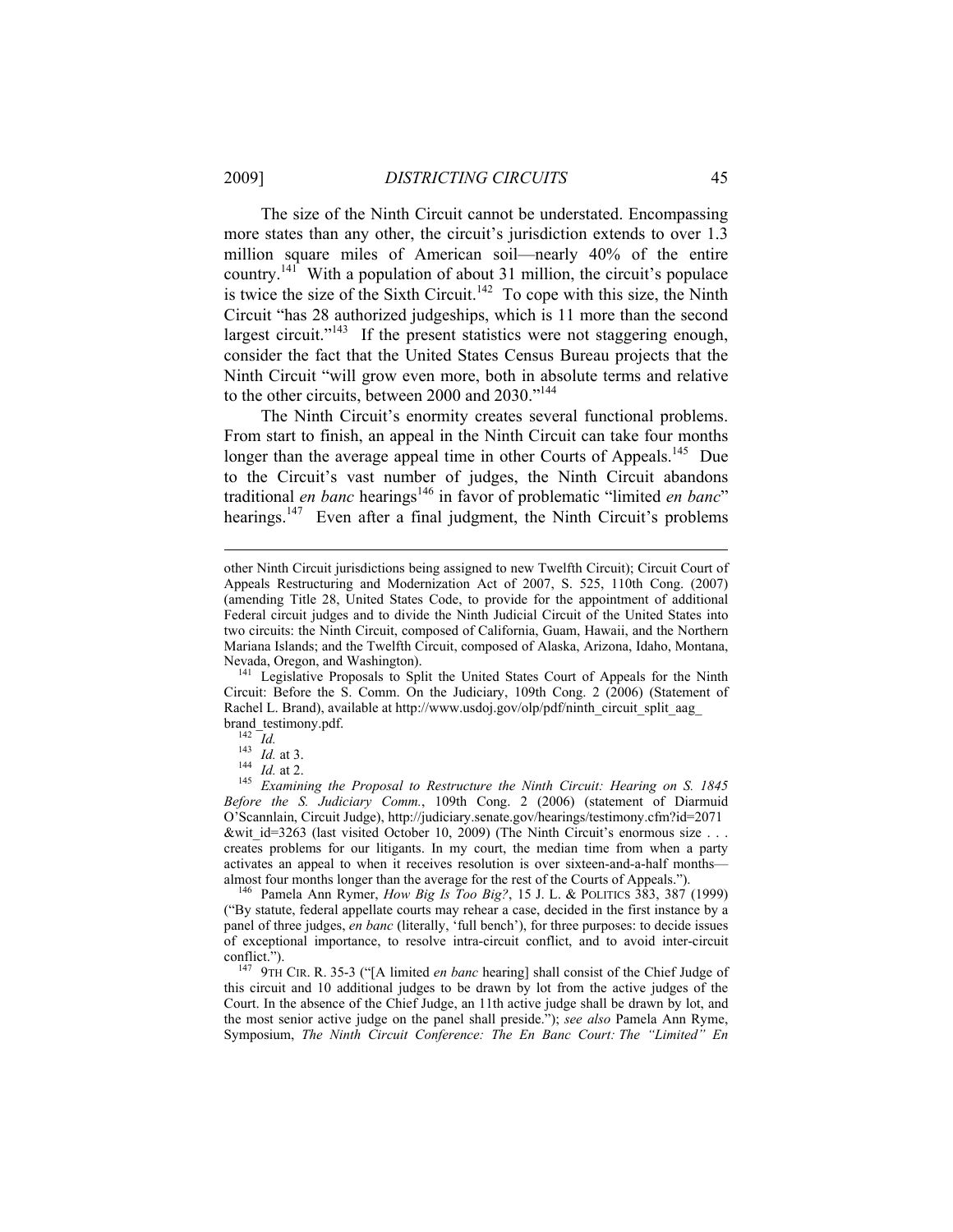are not over—its decisions face the highest reversal rate of any circuit.<sup>148</sup> Despite these administrative issues, as of 2005, only three of the Ninth Circuit's 24 judges favored dividing the Circuit.<sup>149</sup> Some of the judges even argue that the court's "administrative efficiency is second to none." $150$  Nevertheless, the dilemma facing the Ninth Circuit is that while functional concerns exist, other interests are present, causing politics to penetrate the debate and galvanize both those who stand in favor of reformation, and those who oppose it.

In advocating legislation to divide the Ninth Circuit,<sup>151</sup> members of Congress have expressly stated "desire to reduce the number of 'extreme' (as opposed to 'mainstream') judicial decisions."<sup>152</sup> For example, Rep. Rick Renzi (R-AZ) stated that the Ninth Circuit's "contemptuous judgments tear at the moral fabric of our nation, disregard the will of the people and force a corrupt ideology upon our society."<sup>153</sup>

*Growing Problem Before the S. Subcomm. on Admin. Oversight and the Courts*, 109th Cong. 1 (2005) (Testimony of Alex Kozinski, Circuit Judge) *available at* http://judiciary.senate.gov/hearings/testimony.cfm?id=1635&wit\_id=4729 (last visited

*Banc: Half Full, or Half Empty?* 48 ARIZ. L. REV. 317, 321 (2006) ("[O]f ninety-five en bancs resolved on the merits between 1999 and 2005, there were nine cases where at least as many Ninth Circuit judges (in en banc dissents and the panel majority) signed opinions that reach the opposite result on at least one issue as signed the limited en banc majority decision. In other words, a majority of a limited en banc panel can produce a result that is contrary to the known views of the same number, or a greater number, of judges."). 148 Kevin M. Scott, *Supreme Court Reversals of the Ninth Circuit*, 48 ARIZ. L. REV.

<sup>341 (2006) (&</sup>quot;Over the past twenty-one Supreme Court terms (since the Fifth Circuit was split), the Ninth Circuit has been reversed an average of 14.48 times, with the next closest circuit (the 'new' Fifth) reversed 5.14 times per term over the same time period. This disparity grows even greater if one considers that the Supreme Court's caseload has been decreasing steadily since the late 1980s.").<br><sup>149</sup> Revisiting Proposals to Split the Ninth Circuit: An Inevitable Solution to a

Oct. 10, 2009). <sup>150</sup> *See id.* (quoting a letter written by Circuit Judge Carlos Bea of San Francisco). <br><sup>151</sup> Protecting the Ten Commandments and Other Expressions of Faith, http://www.house.gov/simpson/issues-protecting.shtml (last visited Feb 5, 2008) (Rep. Mike Simpson, R-ID, expresses his displeasure with the Ninth Circuit decisions); Ninth Circuit Court Needs To Be Split Up, http://ensign.senate.gov/issleg/issues/record.cfm? id=261720& (last visited Feb. 5, 2008) (Senator Ensign stating that the Ninth Circuit

<sup>&</sup>quot;consistently manifests a leftward tilt in a region of the country that is among the most conservative.").

<sup>&</sup>lt;sup>152</sup> Brian Fitzpatrick, *Disorder in the Court*, L.A. TIMES, July 11, 2007, http://www.latimes.com/news/opinion/la-oe-fitzpatrick11jul11,0,6274474.story?coll=la-<br>opinion-rightrail (last visited November 27, 2009).

<sup>&</sup>lt;sup>153</sup> Id. ("The people of Arizona would be better served under the jurisdiction of a separate court, one that recognizes our family values and defends our core beliefs.").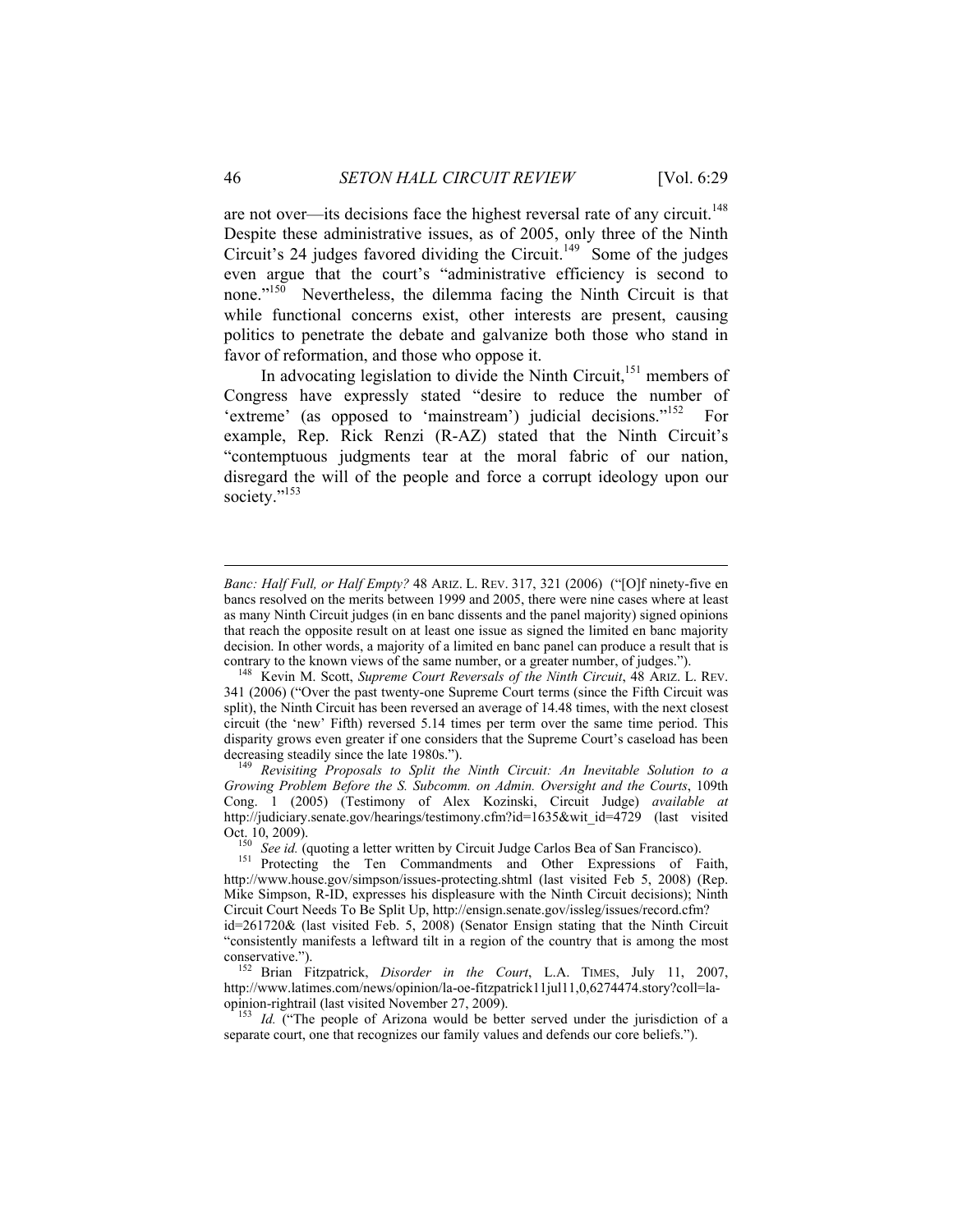These motivations are the product of the Ninth Circuit's reputation as one of the most liberal circuits in the country.154 In *Brown* v. *California Department of Transportation*, the Ninth Circuit ruled that the California Department of Transportation could not allow American flags to be placed on state highway overpasses without permits unless the agency did the same for antiwar signs.155 In *Newdow v. United States Congress*, the Ninth Circuit took another "liberal" stance, holding that the Pledge of Allegiance was unconstitutional under the First Amendment due to its inclusion of the phrase "under God."<sup>156</sup>

The aforementioned cases are just a sampling of decisions from the Ninth Circuit that have enraged conservative politicians.<sup>157</sup> However, legitimate concerns over the circuit date back to over a century ago.<sup>158</sup> Today, "political controversy has regenerated this issue into a large-scale debate."<sup>159</sup>

#### II. THE ROLE OF POLITICS IN CIRCUIT DISTRICTING

Facing the prospect of dividing the Ninth Circuit, Justice Kennedy sets forth two rationales for restructuring federal judicial circuits: either

 <sup>154</sup> Marybeth Herald, *Reversed, Vacated, and Split: The Supreme Court, the Ninth Circuit, and the Congress*, 77 OR. L. REV. 405, 408 ("One reads about a court that is 'big, feisty and liberal,' a 'renegade court' that includes 'one of the last unabashed liberals,' and many 'colorful' judges . . . ."); Roll, *supra* note 139 at 121 (citing Jonathon D. Glater, *Lawmakers Trying Again to Divide Ninth Circuit,* N.Y. TIMES, June 19, 2005, at 116) ("Chief Judge Schroeder attributed efforts to split the Ninth Circuit to 'dissatisfaction in some areas with some of our decisions.'<sup>5</sup> She said: 'This has a long historic basis beginning with some fishing-rights decisions in the '60s and going forward

to the Pledge of Allegiance case and ... some of the immigration decisions."").<br><sup>155</sup> Brown v. Cal. DOT, 321 F.3d 1217 (9th Cir. 2003).<br><sup>156</sup> Newdow v. U.S. Cong., 292 F.3d 597 (9th Cir. 2002), *rev'd* 542 U.S. 1 (2004).<br> *Necessity or Environmental Gerrymandering?*, 112 PENN ST. L. REV. 859, 863 (2008) ("Cases involving issues such as timber harvests in the Northwest, fishing rights in Alaska, and the death penalty in California have angered many conservatives. The Ninth Circuit recently decided that the government likely lacked the power to ban medical use

See Edward A. Hartnett, *Questioning Certiorari: Some Reflection Seventy-Five Years After The Judges' Bill*, 100 COLUMBIA L. REV. 1643, 1654–55 (2000) (citing 21 Cong. Rec. 20,228 (1890)) ("In a remark demonstrating that arguments for dividing the Ninth Circuit are nothing new, Senator Dolph stated, 'I do not wish to interfere with any other locality, but I assert what every one must and does know who knows anything about the history of the country, that California, Oregon, and Washington should not be in one circuit, with all their vast coast line and with the great amount of admiralty business there is in the courts of those districts.'"). 159 Crystal Marchesoni, Comment, *United We Stand, Divided We Fall?: The* 

*Controversy Surrounding a Possible Division of the United States Court of Appeals for the Ninth Circuit*, 37 TEX. TECH L. REV. 1263, 1284 (2005).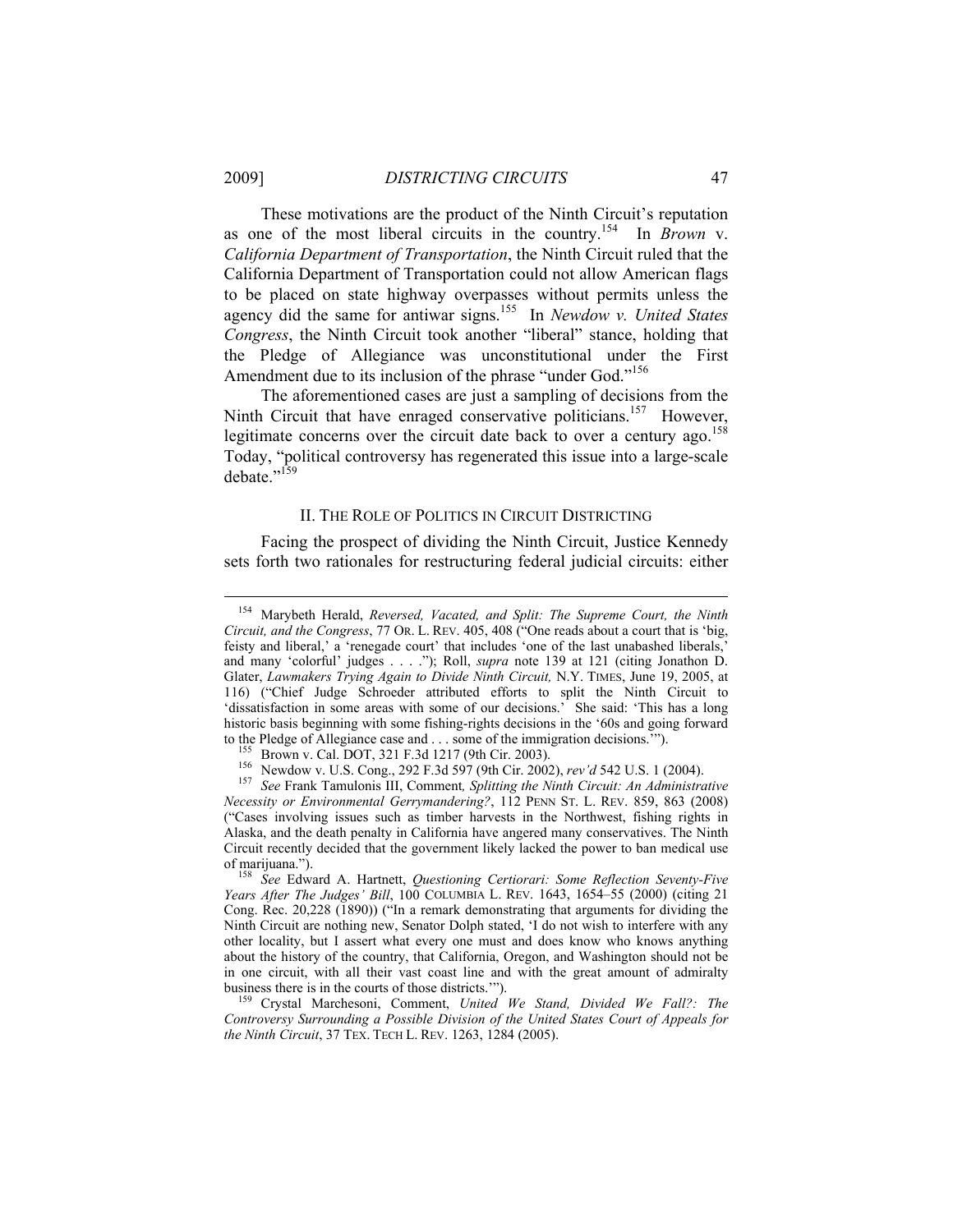objective notions of efficiency or political motivations.160 Justice Kennedy contrasts these twin rationales as "right" and "wrong," using the latter to describe political motivations.<sup>161</sup> However, the history of the circuit system does not appear to illustrate an institution isolated from political influences; instead, as a direct result of political disputes, the federal circuit system developed and progressed.<sup>162</sup>

## *A. The Presence of Politics*

During the United States' infancy, conflict erupted over philosophies of governance.<sup>163</sup> One of the tools utilized in this political tug-of-war was the federal judicial circuit system. For Federalists, judicial circuits, with the use of circuit riding, served as a means to promote the federal government.<sup>164</sup> As the Federalists' control over the government diminished, the party's expansion of the judicial circuits became an attempt to preserve their political ideology.<sup>165</sup>

For Republicans, however, Federalists threatened the very essence of the American Revolution—independence.<sup>166</sup> As the Republicans gained control over the federal government, judicial circuits yielded to a philosophy of state sovereignty.<sup>167</sup> While Republicans did not contract the number of judicial circuits, political hostilities remained for over twenty years as seven states entered the Union while remaining outside the judicial circuit system.<sup>168</sup>

In the mid 19th century, politics influenced judicial circuits once again.<sup>169</sup> The United States' North and South developed into two distinct regions, diverging in social, economic, and political perspectives. As the countervailing interests of the North resulted in legislative efforts, Southern states relied on the federal judiciary to protect their interests and impede Northern initiatives.<sup>170</sup>

 <sup>160</sup> Rehberg: Ninth Circuit's Size Leaves Montana Out, http://www.house.gov/list/press/mt00\_rehberg/030907\_9thCircuit.html (last visited November 27, 2009) (citing Justice Kennedy). Justice Kennedy stated in a congressional hearing, "you don't design a circuit around [politics]. . . . That would be quite wrong. You design it for other objective, neutral, and efficient reasons." *Id.*<br>
<sup>161</sup> See id.<br>
<sup>162</sup> See supra Part III.<br>
<sup>163</sup> Id.<br>
<sup>164</sup> FRANKFURTER & LANDIS, supra note 23, at 19.<br>
<sup>165</sup> See supra notes 31–35.<br>
<sup>166</sup> See su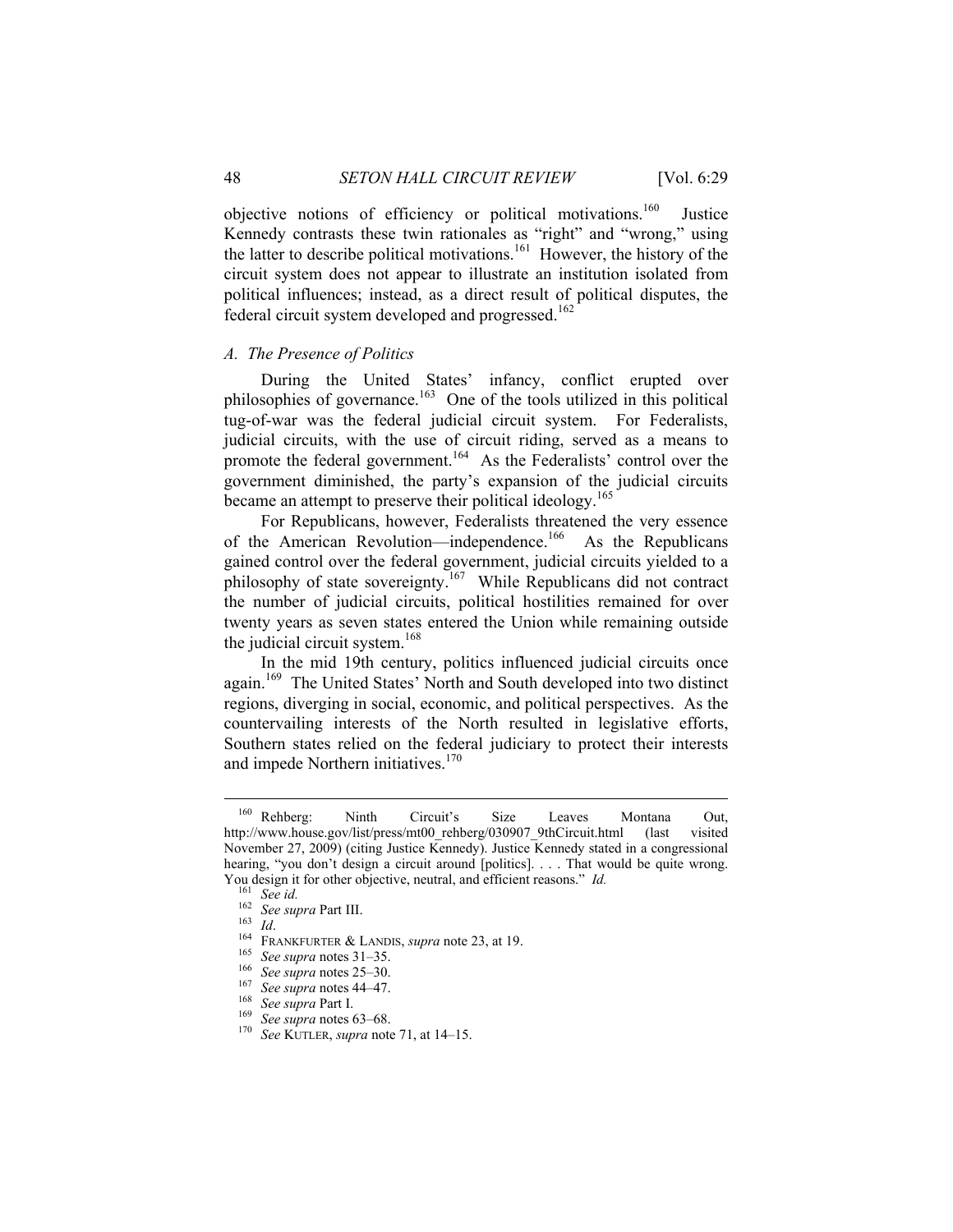Upon taking office, President Lincoln expressed his desire to restructure the circuit system, recognizing the inefficiencies and politics within the federal judiciary.<sup>171</sup> However, as a president confronted with civil war, once the Supreme Court threatened his administration's war efforts, neutral proposals towards improvements upon the circuit system took a backseat to President Lincoln's political agenda.<sup>172</sup> Like those before him, President Lincoln played politics with circuit boundaries; restructuring the circuits to achieve political objectives, thus preventing potential frustration to the Union's war powers.<sup>173</sup>

Even after the Civil War, politics remained in the forefront of the circuit structure.<sup>174</sup> With a Southern Democrat in office and a Supreme Court threatening the constitutionality of reconstruction legislation, old fears and hostilities generated a need for political recourse.<sup>175</sup> For Republicans, the benefit yielded by a reorganization of judicial circuits was twofold: impeding President Johnson's judicial appointments and realigning all the remaining circuits producing courts sympathetic to reconstruction programs. $176$ 

While political climates have been catalysts for changing judicial circuits, they have also served as impediments.<sup>177</sup> For decades during the 20th century, neutral objectives of efficiency mandated a division of the Fifth Circuit.<sup>178</sup> However, what unfolded was the maintenance of an inefficient Fifth Circuit to achieve political ends.<sup>179</sup> "Liberal" judges campaigned against this division not out of objective notions of functionality, but based on sympathy towards the Civil Rights Movement.<sup>180</sup> It was not until two decades later, upon the alleviation of concerns over civil rights that Congress restructured the Fifth Circuit.<sup>181</sup>

Although the various aforementioned political climates were influential in the redrawing of federal judicial circuits, it is unreasonable to generalize that politics are always a dominating factor. In 1929, Congress divided the Eighth Circuit in an attempt to remedy a bloated

<sup>171</sup> *See supra* note 82. 172 *See supra* Part II. 173 *See supra* notes 86–88; PETER IRONS, <sup>A</sup> PEOPLE'S HISTORY OF THE SUPREME COURT

<sup>183 (</sup>Penguin Books 2006) (1999).<br>
<sup>174</sup> *Id.* at 10–16.<br>
<sup>175</sup> *Id.* at 10–12.<br>
<sup>176</sup> *Id.* at 11–12.<br>
<sup>177</sup> *Id.* at 13–16.<br>
<sup>178</sup> *Id.* at 14–16.<br>
<sup>178</sup> *Id.* at 14–15.<br>
<sup>179</sup> *Id.* at 14–15.<br>
<sup>180</sup> *See id.* "Liberal" judges in full control of a circuit. BARROW & WALKER, *supra* note 1, at 141–45. 181 BARROW & WALKER, *supra* note 1, at 244–45.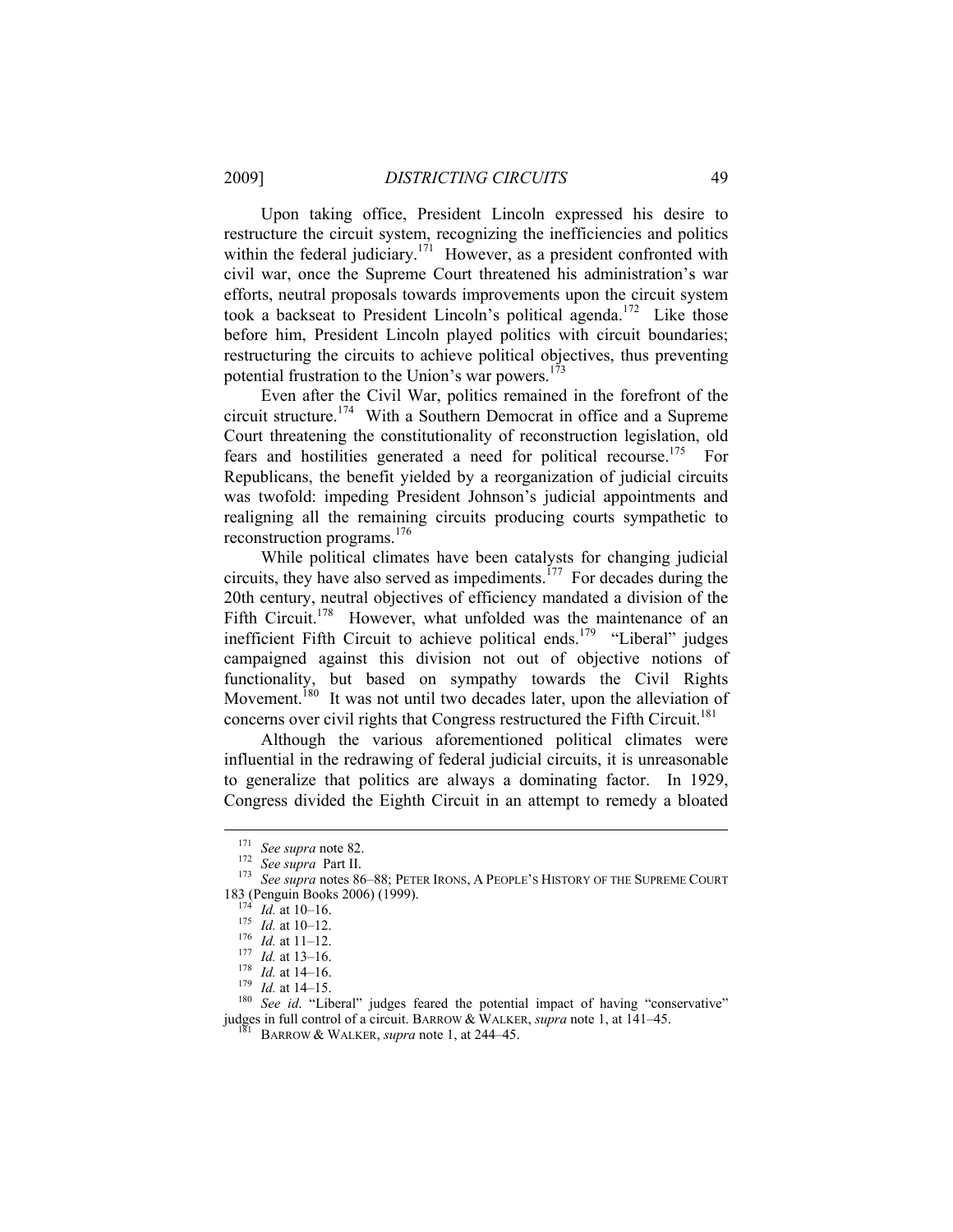circuit's lack of efficiency.182 However, while this legislative initiative did not directly implicate a political agenda, "it would be a mistake to forget that whenever governmental power is wielded, politics is present."<sup>183</sup>

The United States' legislative branch is a bicameral congress, composed of the Senate, which represents interests of each of the fifty states; and the House of Representatives, which represents the interests of each of the 435 congressional districts.<sup>184</sup> A process of compromise must inhere in a legislative system that embraces diversity of national opinions and interests. If each democratically elected official attempts to represent the interests of his or her constituency, it is difficult, if not impossible, to disallow politics from playing a role in legislative efforts.

#### *B. Political Correctness*

In establishing our Constitution, the Founding Fathers left structural components, such as the creation of lower federal courts, to the will of politicians.<sup>185</sup> As illustrated by the history of circuit boundaries, encompassed in this power to create is the right to do so advantageously, within constitutional limitations. Politically motivated changes are likely viewed as "wrong" due to notions of an independent judiciary.<sup>186</sup> However, this view is shortsighted when one distinguishes between independence and judicial independence.

It might be easy to romanticize judicial independence, thinking of the concept simply in terms of a dictionary's definition of independence.<sup>187</sup> But, in actuality, the independence of the judiciary is far narrower.<sup>188</sup> The Constitution confers elected representatives several

<sup>&</sup>lt;sup>182</sup> See supra at 13.<br><sup>183</sup> BARROW & WALKER, *supra* note 1.<br><sup>184</sup> See generally U.S. CONST. ART. I, §§ 2–3.<br><sup>185</sup> See, e.g. U.S. CONST. art. III, § 1 ("The judicial Power of the United States, shall be vested in one supreme Court, and in such inferior Courts as the Congress may from time to time ordain and establish.").<br><sup>186</sup> "The federal courts were deliberately designed as a counter-majoritarian branch of

government, well-situated to enforce the counter-majoritarian Bill of Rights and other individual freedoms against what James Madison called 'the tyranny of the majority.'" Edward G. Donley Memorial Lecture and Nadine Strossen, *The Current Assault on Constitutional Rights and Civil Liberties: Origins and Approaches*, 99 W. VA. L. REV.

<sup>769,</sup> 805 (1997). 187 The dictionary defines independence as "a state of being independent," i.e. "free from the control of others." MERRIAM WEBSTER'S COLLEGIATE DICTIONARY 591 (Merriam-Webster, Inc. 10th ed.1996).<br><sup>188</sup> Charles G. Geyh, *Judicial Independence, Judicial Accountability, and the Role of* 

*Constitutional Norms in Congressional Regulation of the Courts*, 78 IND. L.J. 153, 159 (2003).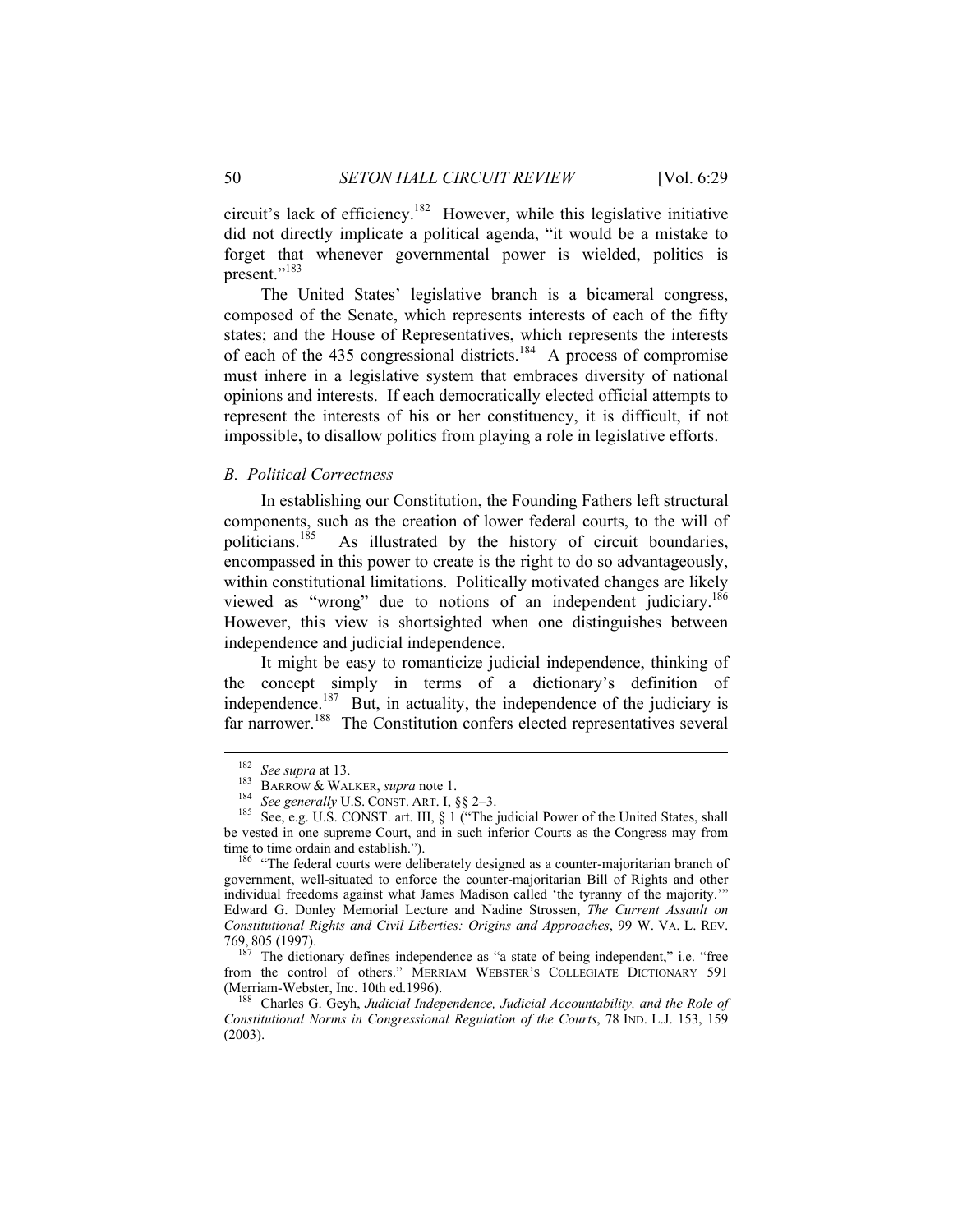powers over the Federal Judiciary,<sup>189</sup> and only in a very limited sense is the Federal Judiciary "independent."<sup>190</sup>

Acknowledging these limitations is not to say independence is unimportant; society needs the judiciary to maintain some semblance of autonomy so judges can ignore outside influences and maintain the "rule of law."<sup>191</sup> Yet, as a branch of government, the judiciary should remain responsive to the needs of the public it serves.<sup>192</sup> With these two principles standing on opposite ends of the spectrum, the trick is striking a balance between the two, achieving an equilibrium in which our democratic republic can function.<sup>193</sup>

To label the influence of politics simply as "wrong" is misguided.<sup>194</sup> Our government is too complex for such a simplistic characterization.<sup>195</sup>

neutral objectives are not as black and white. "Courts decide issues affecting the exercise

 <sup>189</sup> *See, e.g.* U.S. CONST. art. II, § 4 (granting Congress the power to impeach and remove Article III judges from office); Sheldon v. Sill, 49 U.S. 441, 449 (1850) (upholding the power of Congress to restrict the scope of diversity jurisdiction) ("Congress may withhold from any court of its creation jurisdiction of any of the enumerated controversies. Courts created by statute can have no jurisdiction but such as the statute confers. No one of them can assert a just claim to jurisdiction exclusively conferred on another, or withheld from all.").

<sup>&</sup>lt;sup>190</sup> See CHARLES GERDNER GEYH, WHEN COURTS & CONGRESS COLLIDE: THE STRUGGLE FOR CONTROL OF AMERICA'S JUDICIAL SYSTEM 7 (The University of Michigan Press) (2006) ("Federal judges are . . . rendered autonomous in the limited sense that they have an enforceable monopoly over 'the judicial power' and are insulated from two discrete forms of influence or control—threats to their tenure and salary."). 191 Judge J. Clifford Wallace, *Resolving Judicial Corruption While Preserving* 

*Judicial Independence: Comparative Perspectives*, 28 CAL. W. INT'L L.J. 341, 343 (1998) ("Maintaining an independent judiciary is essential to the attainment of the judiciary's rule of law governance objective and the proper performance of its functions in a free society. 12 Such independence must be guaranteed by the State and enshrined in the constitution or the law so that any illegal actions by the executive or legislature can be checked. As Alexander Hamilton pointed out, limitations on government "can be preserved in practice no other way than through the medium of courts of justice. . . . Without this, all the reservations of particular rights or privileges would amount to nothing."). 192 *See* Stephen B. Burbank, *What Do We Mean by "Judicial Independence"?*, 64

OHIO ST. L.J. 323, 326 (2003) ("No rational politician, and probably no sensible person, would want courts to enjoy complete decisional independence, by which I mean freedom to decide a case as the court sees fit without any constraint, exogenous or endogenous, actual or prospective. Courts are institutions run by human beings. Human beings are subject to selfish and/or venal motives, and even moral paragons differ in the quality of their mental faculties and in their capacity for judgment and wisdom. In a society that did not invest judges with divine guidance (or its equivalent), the decision would not be made to submit disputes for resolution to courts that were wholly unaccountable for their decisions. One implication of this proposition is that, from a pre-modern, anthropological perspective, we need law to constrain judges rather than judges to serve the rule of law.").<br><sup>193</sup> See GEYH, supra note 190, at 8.<br><sup>194</sup> When instituting change in the federal judiciary, distinctions between politics and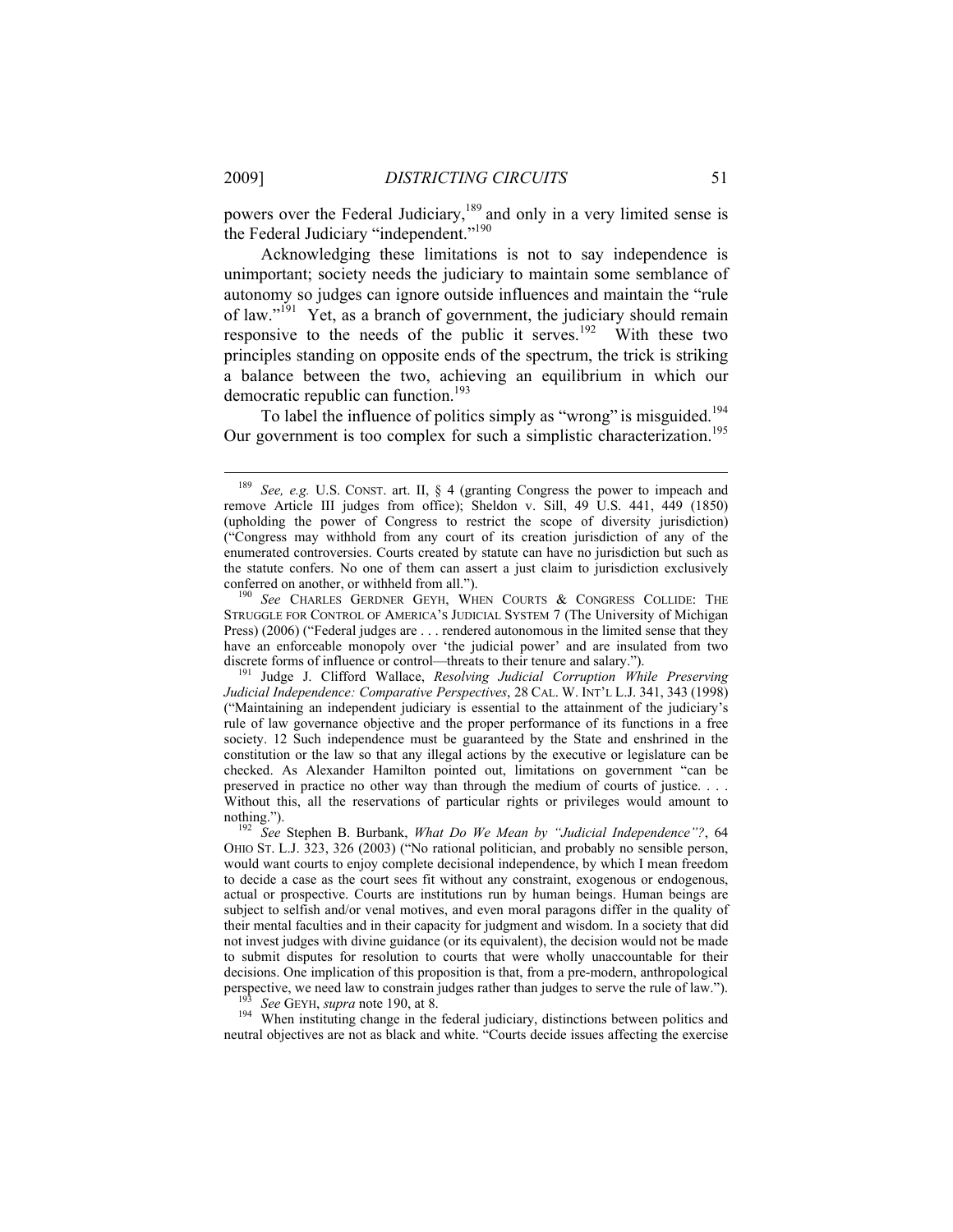Politically motivated alterations to the circuit system may not coincide with idealizations of the federal judiciary, but they are part of a process to achieve a functional balance of power within our government.<sup>196</sup> Regardless of suspicions, today, after a history of political influences, the Federal Judiciary is not one engulfed by chaos and corruption; it is an example that the world's democracies strive to follow.<sup>197</sup>

## II. CONCLUSION

From the birth of the United States to the present day, politics has played a role in most, if not all, changes to the federal government's system of judicial circuits.<sup>198</sup> What began as a means for the Founding Fathers to end debates over the structure of the Federal Judiciary, it then produced an inherent power in the legislature that merged politics with a system of lower federal courts.<sup>199</sup> This grant of power echoed through history as political leaders, from the Civil War to the Civil Rights Movement, utilized judicial circuits as mechanisms for reform.<sup>200</sup>

As rulings from the Ninth Circuit give way to perceptions of liberal extremism, communities that do not share in the opinions of the circuit

*Proposed Ninth Circuit Split*, 73 WASH. L. REV. 875, 947 (1998) ("Everything Congress does is 'politically motivated.' That is the way the system works.").<br><sup>197</sup> See Senator Patrick J. Leahy, *Feature: On the Importance of an Independent* 

*Judiciary for the Vermont Association*, 24 VER. B. J. & L. DIG. 27 (1998) ("Something that sets our country apart from virtually all others in the world is the independence of our Federal Judiciary and the respect that it commands. Every nation that in this century has moved toward democracy has sent observers to the United States in their efforts to emulate our judiciary. Those working for democracy in countries still struggling to adopt democratic principles know that the one thing that is holding them back, allowing crime, corruption and break-downs in their economic systems, is the lack of a truly independent, principled judiciary."). 198 *See supra* Parts I & II. 199 *See supra* Part I. 200 *See supra* Part III.

of political power, the extent to which civil liberties are guaranteed, and the control of vast economic assets." BARROW & WALKER, *supra* note 1, at 263. As a result, organized interests are likely to politicize the judicial system for their own gains no matter what

neutral objectives exist. 195 *See* Caprice L. Roberts, *Jurisdiction Stripping In Three Acts: A Three String Serenade*, 51 VILL. L. REV. 593, 597 (2006) (["E]ach branch of the government possesses a set of guitar strings that it controls. Those guitar strings are all connected to one larger instrument upon which the three branches combine to create either a cacophony or a symphony. The American people are both the immediate audience and, ultimately over time, the derivative conductor. Accordingly, an essential part of the American democratic experiment is in many respects an experiment in tuning those strings to find the right pitch."). 196 See Jennifer E. Spreng, *The Icebox Cometh: A Former Clerk's View of the*